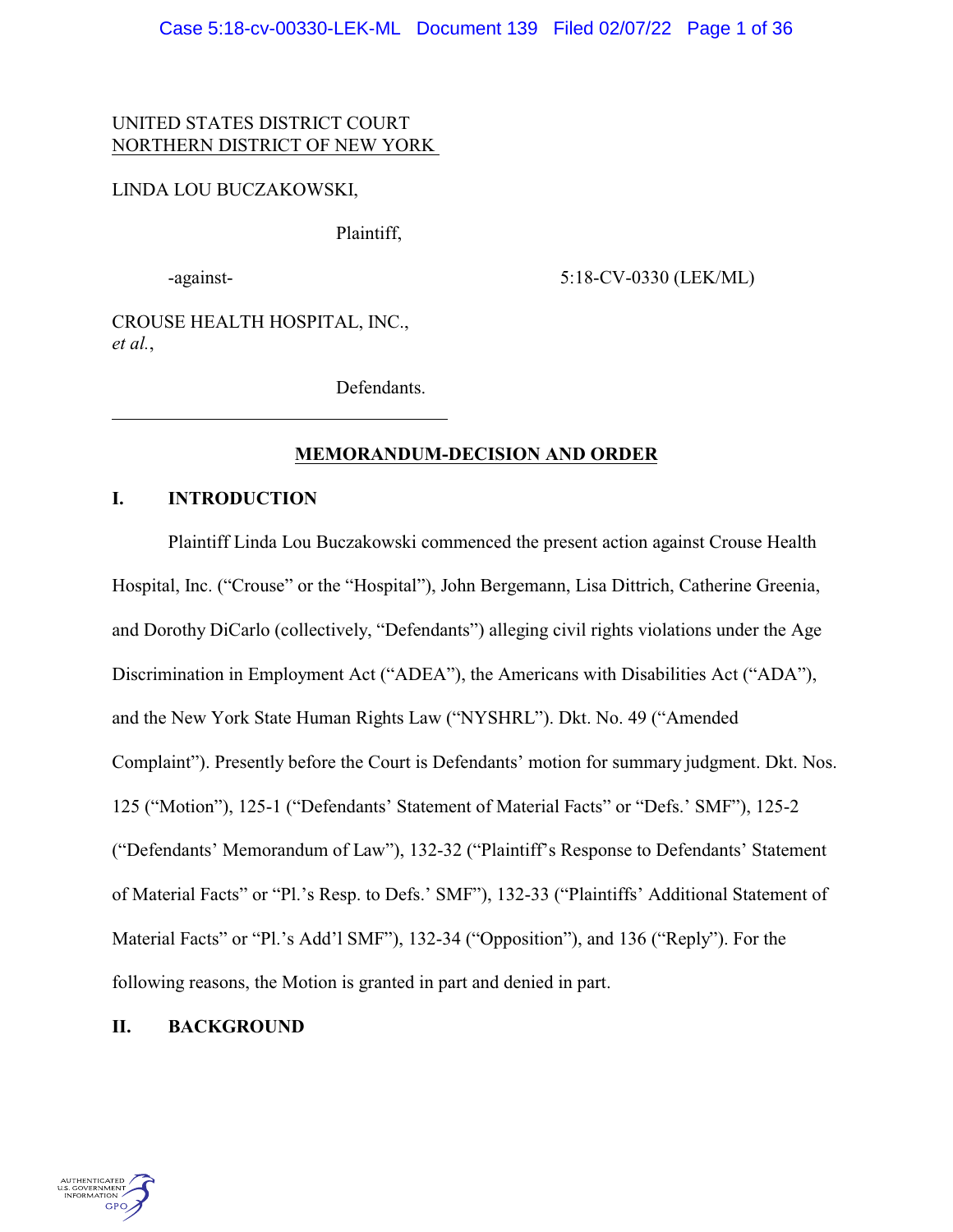# **A. Factual History**

The following facts are undisputed, except where otherwise noted.

*1. The Parties*

Plaintiff is a former employee of the Hospital, which is located in Syracuse, New York. Defs.' SMF ¶¶ 1–2; Pl.'s Resp. to Def.'s SMF ¶¶ 1–2. Plaintiff was hired by the Hospital in October 2012 as a Patient Access Representative. Defs.' SMF ¶ 7; Pl.'s Resp. to Def.'s SMF ¶ 7. Upon commencement of her employment, Plaintiff became a union member of 1199 SEIU (the "Union"), and received copies of the collective bargaining agreement ("CBA") between the Union and the Hospital, as well as the Hospital's employee handbook. Defs.' SMF  $\P$  8–9; Pl.'s Resp. to Def.'s SMF ¶¶ 8–9. In October 2013, Plaintiff was transferred to the Business Office and became a Patient Account Representative—Float ("PAR Float"). Defs.' SMF ¶ 11; Pl.'s Resp. to Def.'s SMF ¶ 11.

Defendant Bergemann has been employed by the Hospital as a Director of Human Resources for the past twelve years. Defs.' SMF ¶ 3; Pl.'s Resp. to Def.'s SMF ¶ 3. Defendant Dittrich has been employed by the Hospital as Manager of Labor Relations and Benefits since 2015. Defs.' SMF ¶ 4; Pl.'s Resp. to Def.'s SMF ¶ 4. Defendant DiCarlo worked as an independent contractor for the Hospital from approximately October 2016 to February 2018. Defs.' SMF ¶ 5; Pl.'s Resp. to Def.'s SMF ¶ 5. Plaintiff further adds that DiCarlo was the Director of the Business Office. Id. Finally, Defendant Greenia served as a manager in the Hospital's Business Office, and supervised Plaintiff while she was employed in the Business Office as a PAR Float. Defs.' SMF ¶¶ 6, 12; Pl.'s Resp. to Def.'s SMF ¶¶ 6, 12.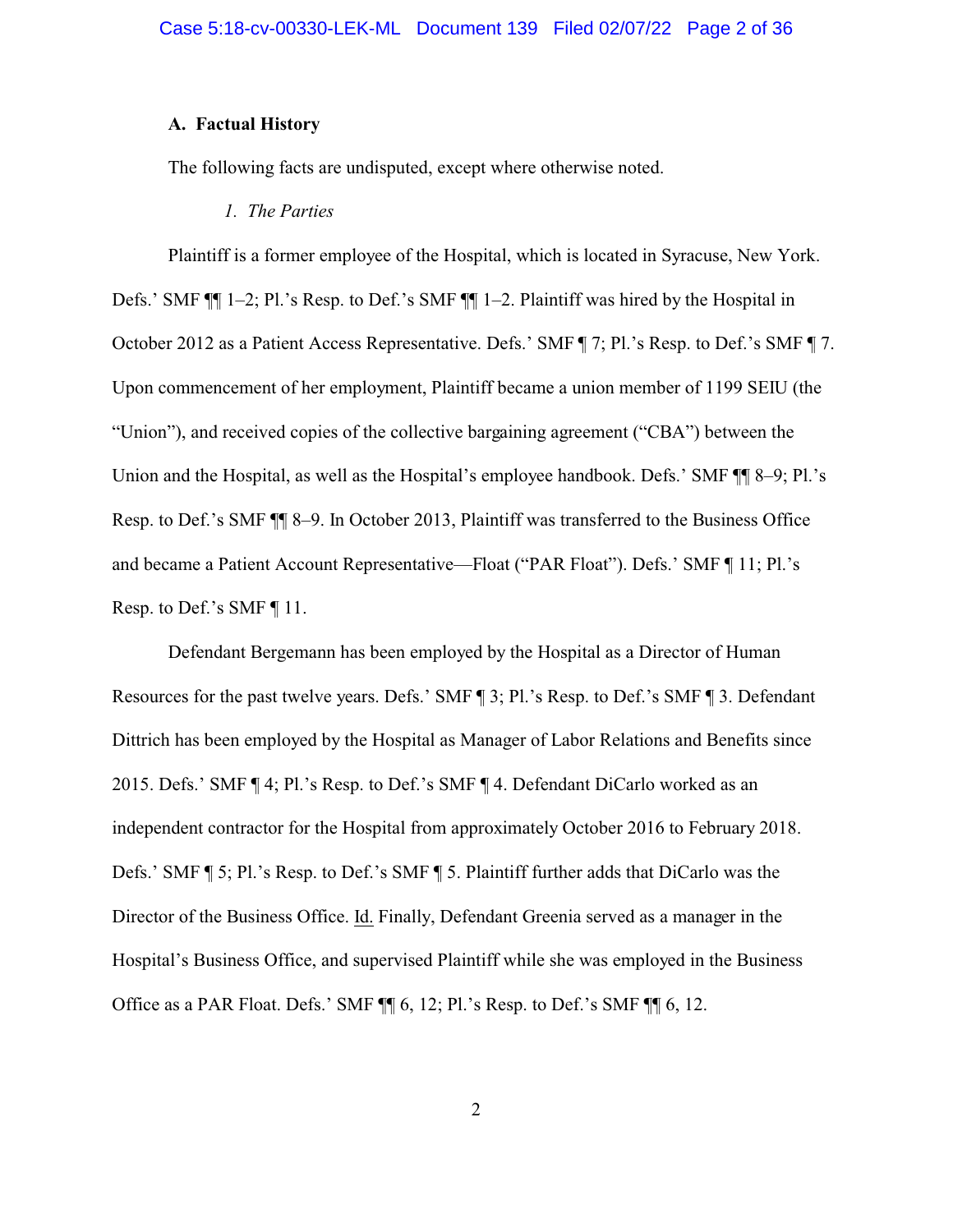### *2. Plaintiff's Medical Leave and Return to Work*

Plaintiff started to experience back pain and was eventually diagnosed with cancer in August 2016. Defs.' SMF ¶ 13; Pl.'s Resp. to Def.'s SMF ¶ 13. In September 2016, Plaintiff began chemotherapy treatments. Defs.' SMF ¶ 14; Pl.'s Resp. to Def.'s SMF ¶ 14. Plaintiff requested Family and Medical Leave Act ("FMLA") leave for treatment, and the Hospital granted her request. Defs.' SMF ¶ 15; Pl.'s Resp. to Def.'s SMF ¶ 15. Then, in November 2016, Plaintiff made a second FMLA request, which was also granted. Defs.' SMF ¶ 16; Pl.'s Resp. to Def.'s SMF ¶ 16. Greenia granted all of Plaintiff's time off requests and allowed her to come in early or leave later to make up time. Defs.' SMF ¶ 17; Pl.'s Resp. to Def.'s SMF ¶ 17. Plaintiff wrote to Greenia several times thanking her for her kindness and flexibility in assisting Plaintiff to manage her work around her treatment. Defs.' SMF ¶ 18; Pl.'s Resp. to Def.'s SMF ¶ 18. Plaintiff took an additional 60 days of leave for cancer treatment, and returned to work on or about April 17, 2017. Defs.' SMF ¶ 19; Pl.'s Resp. to Def.'s SMF ¶ 19; Dkt. No. 132-2 ("Buczakowski Deposition") at 70:13–14. Defendants note that Plaintiff returned to the same position, performing the same work, at the same wage, but Plaintiff denies this, arguing that she was not restored to her prior position and duties because her position was eliminated prior to her return from FMLA leave. See Defs.' SMF ¶ 19; Pl.'s Resp. to Def.'s SMF ¶ 19. On the same day that Plaintiff returned, she emailed Bergemann to request a parking spot. Buczakowski Dep. at 71:23–72:3; Buczakowski Dep., Ex. LB 1. Plaintiff explained that she "continue[d] to have fractures in [her] vertebrae and have difficulty walking long distances, and currently ha[d] no immune system due to the high dose of chemo. . . ." Id. Bergemann expressed his concerns about Plaintiff working with no immune system, and wanted to see if Plaintiff was cleared to return to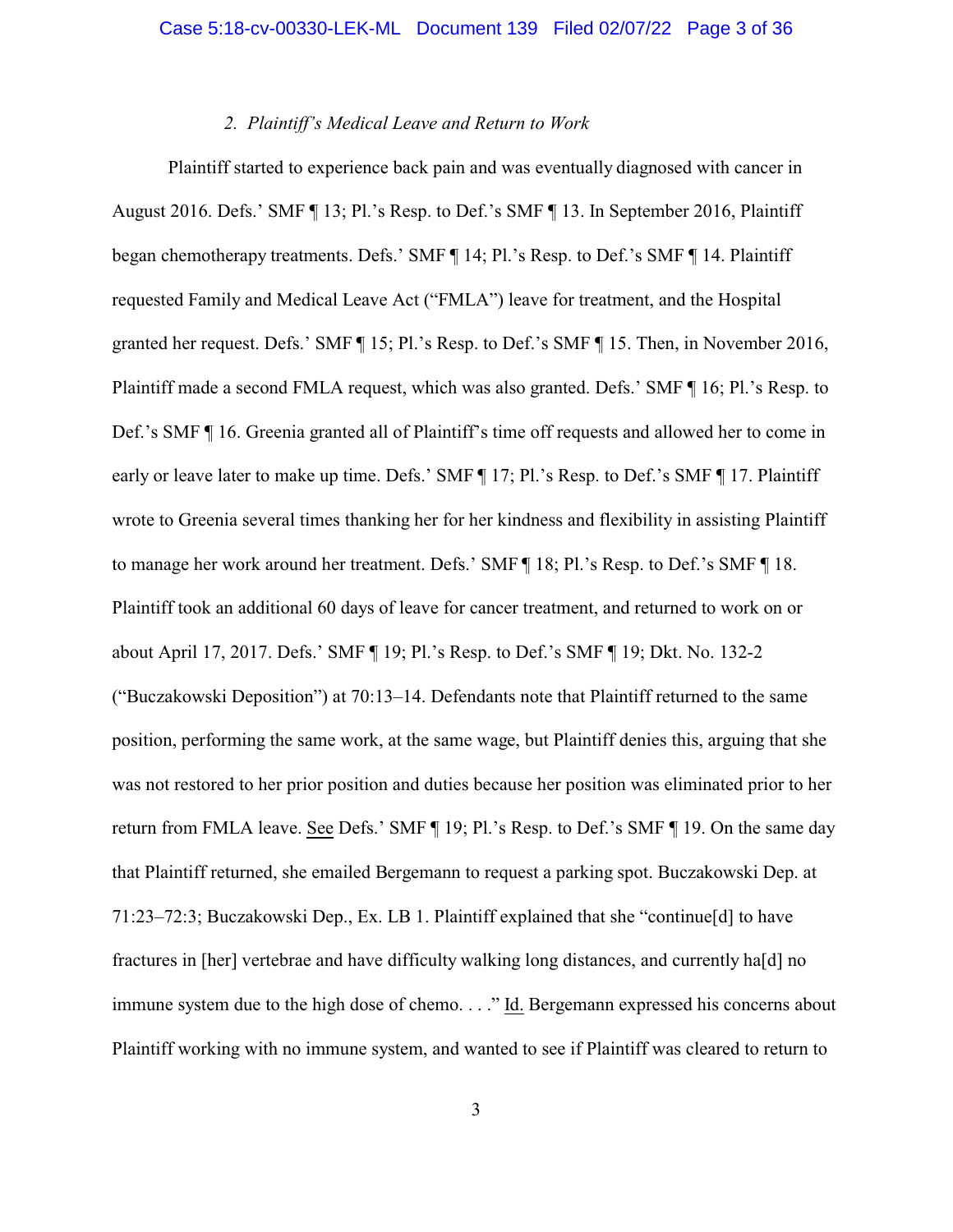### Case 5:18-cv-00330-LEK-ML Document 139 Filed 02/07/22 Page 4 of 36

work. Id. Additionally, Bergemann granted the request. Id.; Buczakowski Dep. at 72:4–5. Plaintiff responded by thanking him and explaining that she was released by her physicians and was on daily antibiotics. Buczakowski Dep., Ex. LB 1.

# *3. Business Office Changes*

DiCarlo was hired by Crouse to evaluate the Hospital's performance after its conversion to a new computer platform. Defs.' SMF ¶ 21; Pl.'s Resp. to Def.'s SMF ¶ 21. After evaluating the Hospital's performance, DiCarlo began planning changes to the Business Office.<sup>1</sup> Defs.' SMF ¶ 22; Pl.'s Resp. to Def.'s SMF ¶ 22. Defendants contend that it was a departmental reorganization, but Plaintiff denies that those changes were referred to as a "reorganization." See Defs.' SMF ¶ 22; Pl.'s Resp. to Def.'s SMF ¶ 22. The Hospital and the Union began discussing the Business Office changes at Labor Management meetings in April 2017. Defs.' SMF ¶ 25; Pl.'s Resp. to Def.'s SMF ¶ 25.<sup>2</sup> Marty Warner, Chair of the Union's Service, Maintenance and Clerical unit, and Veronica Clanton, Vice Chair of the Union's Service, Maintenance and Clerical unit, attended these meetings on behalf of the Union. Defs.' SMF ¶ 26; Pl.'s Resp. to Def.'s SMF ¶ 26. As part of the changes to the Business Office, there were changes to the PAR Float position, but the parties disagree on the nature of these changes. See Defs.' SMF ¶ 27; Pl.'s Resp. to Def.'s SMF ¶ 27. Defendants contend that the PAR Float position was reclassified, but

<sup>&</sup>lt;sup>1</sup> The parties disagree on DiCarlo's role and responsibilities. See Defs.' SMF  $\P$  23–24; Pl.'s Resp. to Def.'s SMF ¶¶ 23–24.

<sup>&</sup>lt;sup>2</sup> Plaintiff's response mainly deals with the fact that Defendants finalized the proposed plan prior to the meeting, but does not deny that the April 2017 meeting was the first time that the plan was discussed with Union representatives. See Pl.'s Resp. to Def.'s SMF ¶ 25.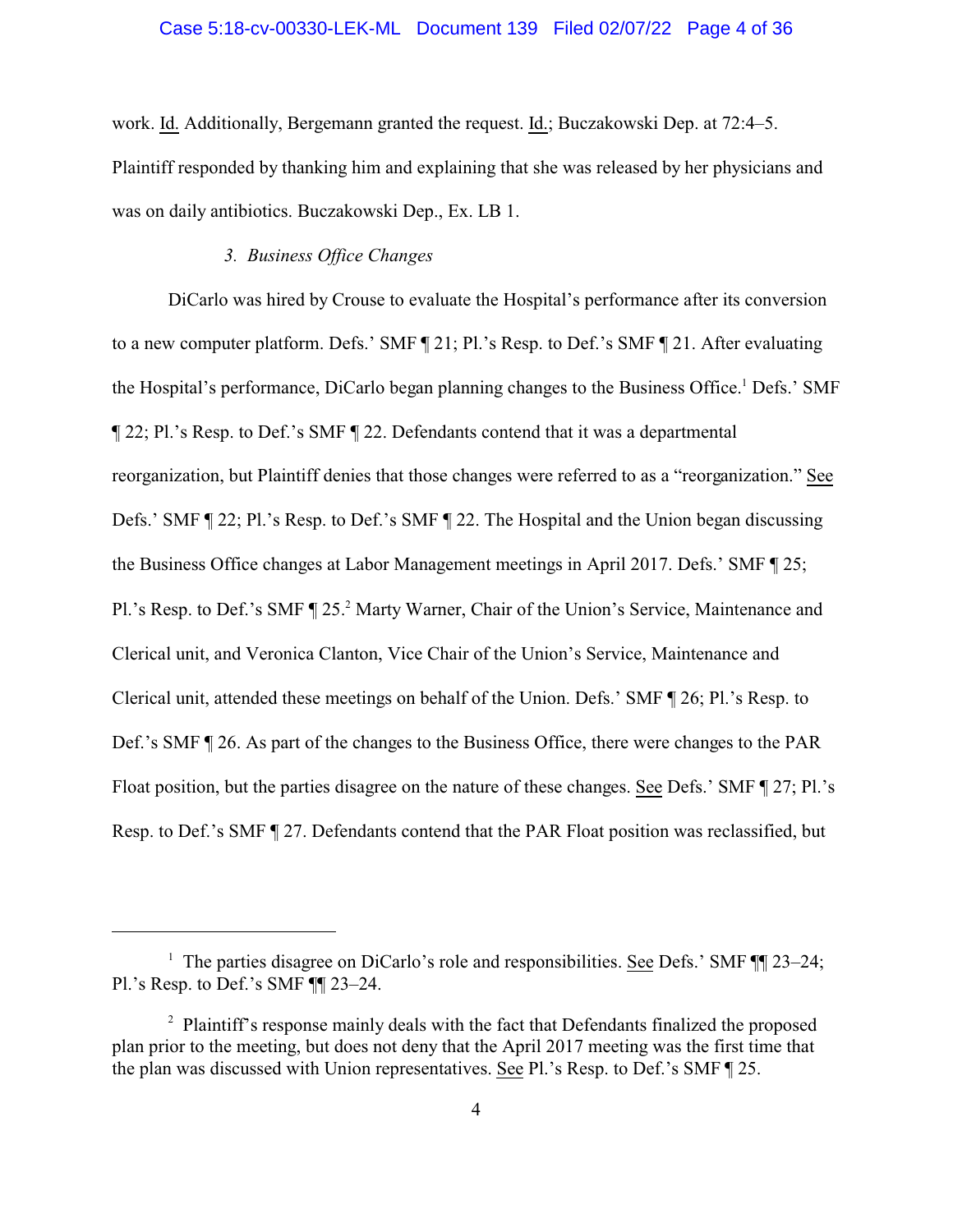### Case 5:18-cv-00330-LEK-ML Document 139 Filed 02/07/22 Page 5 of 36

Plaintiff argues that the position was eliminated and the Floats were reassigned to other jobs with the exception of Plaintiff. See Defs.' SMF ¶ 27; Pl.'s Resp. to Def.'s SMF ¶ 27.

#### *4. May 4th Events*

On May 4, 2017, an informal meeting was held in the Business Office to announce the changes. Defs.' SMF ¶ 28; Pl.'s Resp. to Def.'s SMF ¶ 28. DiCarlo proceeded to give the different Floats their positions. Dkt. No. 132-3 ("Buczakowski Deposition") at 94:12–13. All of them received a position except Plaintiff, because Plaintiff's had not been determined yet. Id. at 96:5–8; 100:1–3; 100:14–16. After the meeting, Plaintiff went to her desk and started looking at the posted positions that she could bid on. Id. at 100:4–101:19. Shortly afterwards, Union representative Clanton came over to Plaintiff and asked to talk to her. Id. at 102:15–17. Plaintiff agreed, and the two headed over to the atrium. Id. at 102:24–103:4. There, Clanton introduced Plaintiff to Bergemann, who was already there. Id. at 103:4–103:18. Plaintiff and Bergemann have differing accounts of the meeting. See Defs.' SMF ¶ 31; Pl.'s Resp. to Def.'s SMF ¶ 31. According to Plaintiff:

> I sat down, and he -- he -- first told me to leave Crouse Hospital due to my medical condition. He told me to leave Crouse Hospital - actually, what he said was to leave Crouse Hospital, apply for Social Security due to my medical condition and the fact that I had no immune system. He further stated and if I didn't want to do that, I could retire and apply for Medicare.

Id. at 103:18–25. Plaintiff also asked Bergemann if she was being terminated, and Bergemann responded in the negative. Id. at 105:25–106:4, 106:17–23.

According to Bergemann, employees had reach out to Clanton and him because they were concerned with Plaintiff's health coming back to work. Dkt. No. 132-5 ("Bergemann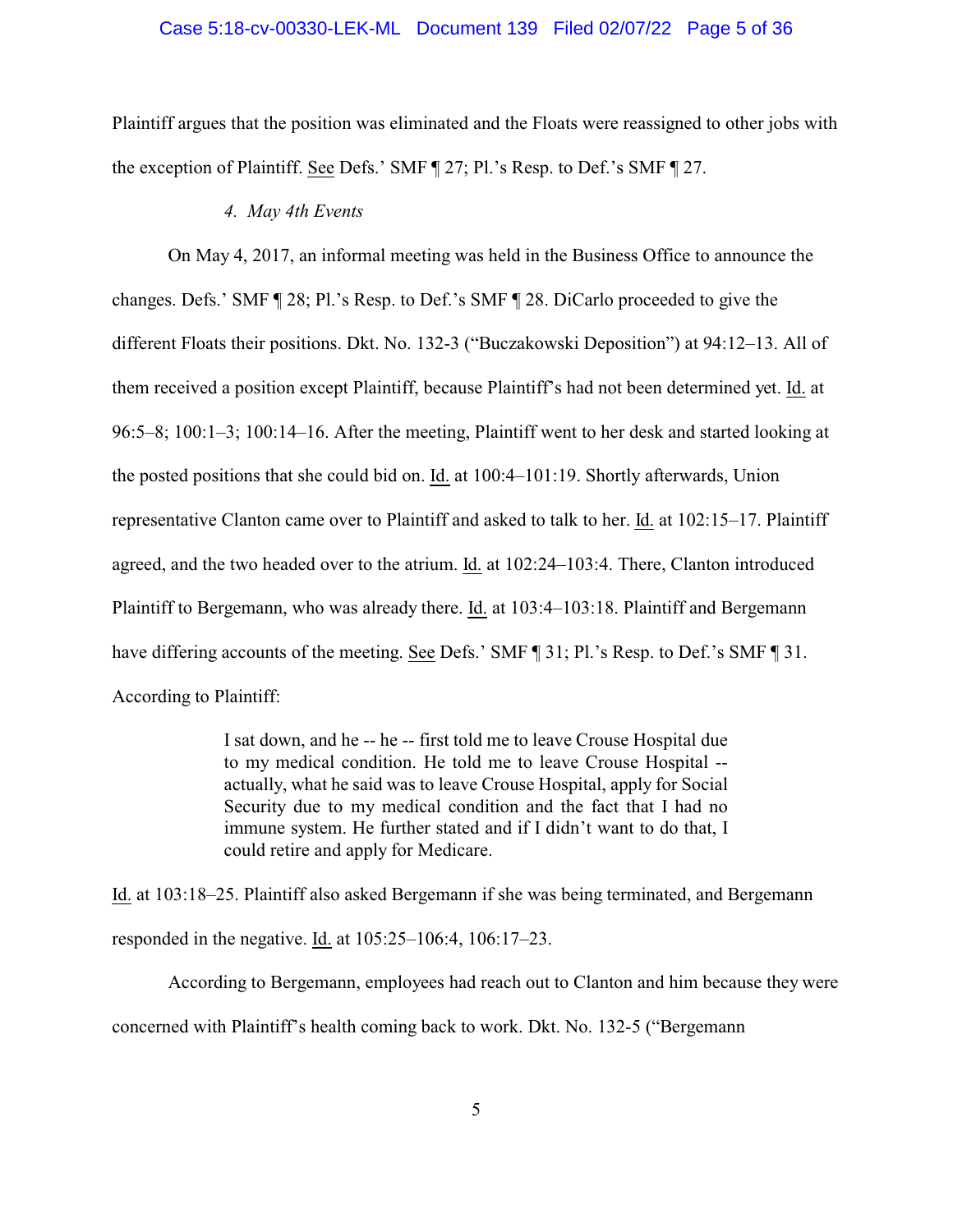Deposition") at 140:1–4, 140:7–141:9. Employees reported to management, who reported to Bergemann, that they were concerned that Plaintiff was unhealthy and that she was being forced to come to work. Id. at 142:10–21. The first time these concerns reached Bergemann, he did not act upon them. Id. at 145:7–10. And then Kelly Harris, the Chief Financial Officer, suggested to Bergemann that he should speak to Plaintiff about her health and that she should not come back to work until she was feeling better. Id. at 146:4–5, 147:8–14. During this time, DiCarlo expressed to Bergemann that Plaintiff's work was not getting done, and that it was a lot for her to be going through treatment and coming to work. Id. at 148:15–25. As for his conversation with Plaintiff:

> I tell Linda who I am. I ask Linda -- said, "I've heard that, you know, you're not in the -- you have medical issues going on. Are you aware of all your options available to you from disability, Social Security Disability, which could lead to retirement, or FMLA?"

Id. at 174:16–21. Plaintiff refused to discuss this with Bergemann and the meeting ended. Id. at 174:22-24.

After the meeting with Bergemann, Plaintiff emailed a request to DiCarlo to see if she could meet with her. Buczakowski Dep. at 108:18–20. After sending the message, Plaintiff waited a few minutes before going to DiCarlo's office. Id. at 110:5–7. The parties agree Plaintiff and DiCarlo discussed the fact that Plaintiff would be able to bid on jobs, Defs.' SMF ¶ 30; Pl.'s Resp. to Def.'s SMF ¶ 30, but there is disagreement on some of the comments made by DiCarlo. According to Plaintiff:

> She told me that I could bid on jobs -- on the jobs. But she went on to tell me that she didn't think I had been friendly, amicable, I think was the word she used. I altered it when I responded to her using the word friendly. She did consider me to be of low intelligence.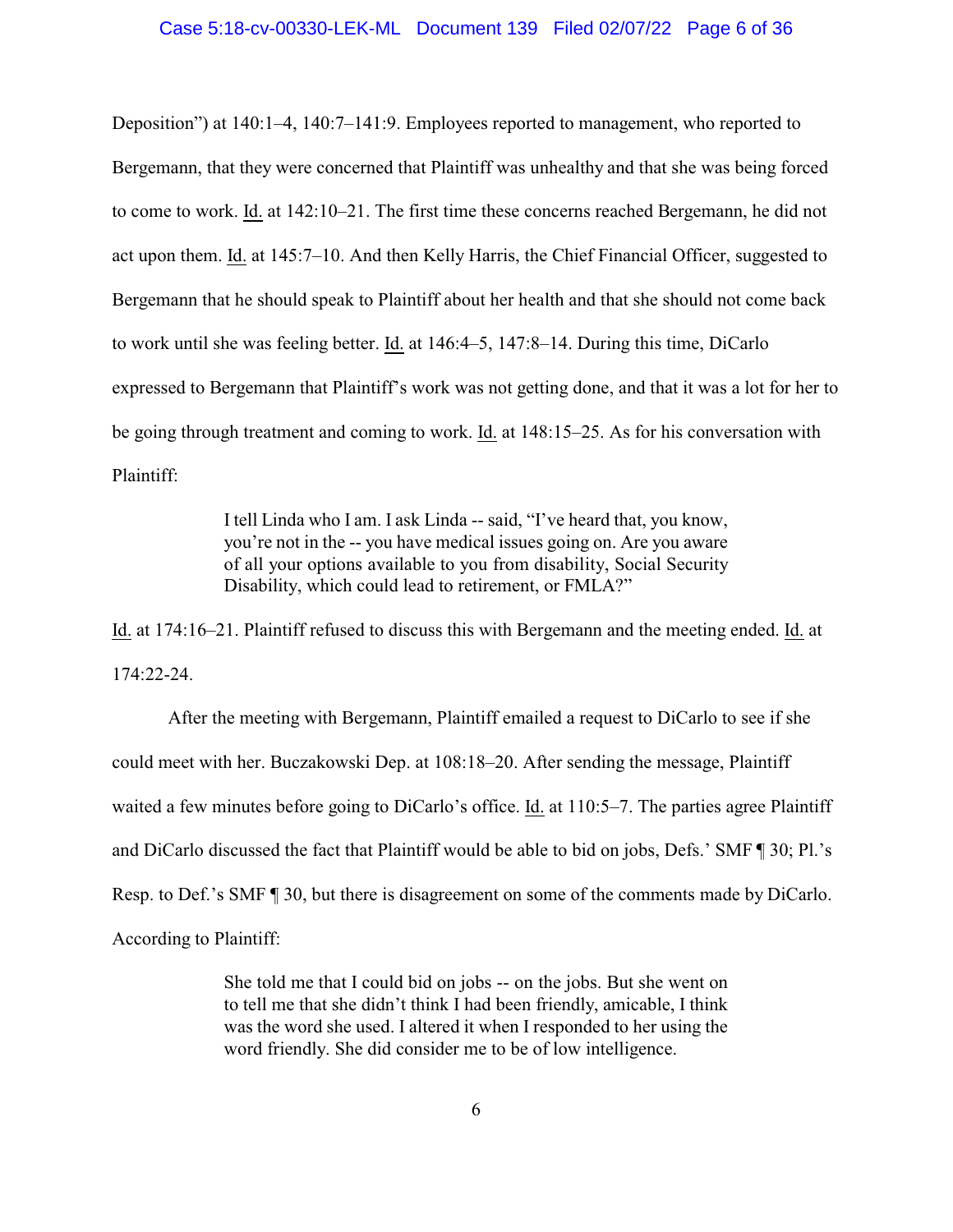### Case 5:18-cv-00330-LEK-ML Document 139 Filed 02/07/22 Page 7 of 36

Buczakowski Dep. at 113:19–24. Allegedly, DiCarlo did use the exact words, "low intelligence." Id. at 113:25–114:2. Furthermore, Plaintiff stated that she would not be bidding nor leaving her position. Id. at 114:5–9. However, DiCarlo did not recall telling Plaintiff that she was of "low intelligence." Dkt. No. 132-7 ("DiCarlo Deposition") at 60:7–9. Instead, she recalled that she did not have the information at that time to tell Plaintiff her position placement. Id. at 60:10–18. She sensed Plaintiff's displeasure and got a sense from Plaintiff that things were not going smoothly with respect to her reassignment and retitle of her position. Id. at  $61:1-2$ ,  $62:3-7$ .

# *5. Soarian Training*

After the changes were announced, Greenia had a meeting with Plaintiff and a coworker about training on Soarian, the Hospital's new computer platform. Defs.' SMF ¶ 32; Pl.'s Resp. to Def.'s SMF ¶ 32. The type of Soarian training assigned to employees was determined by their position. Defs.' SMF ¶ 33; Pl.'s Resp. to Def.'s SMF ¶ 33. Plaintiff was able to use many different parts of Soarian prior to the training. Defs.' SMF ¶ 34; Pl.'s Resp. to Def.'s SMF ¶ 34. Plaintiff was only scheduled for introductory Soarian training. Defs.' SMF ¶ 35; Pl.'s Resp. to Def.'s SMF ¶ 35. Greenia felt that Plaintiff acted rudely and did not pay attention, and she documented her evaluation of Plaintiff's behavior in an email. Defs.' SMF ¶ 36. Plaintiff denies that she acted as Greenia alleged in the email. Pl.'s Resp. to Def.'s SMF ¶ 36.

# *6. May 11th Events*

On May 11, 2017, there was another meeting held at the Business Office. Buczakowski Dep. at 119:1–3. DiCarlo called the meeting to inform the employees about new office layout changes. Id. at 119:4–120:15. After the meeting, Greenia went around informing people if their desk was being moved, but she ignored Plaintiff. Id. at 122:7–14. So, Plaintiff decided to go ask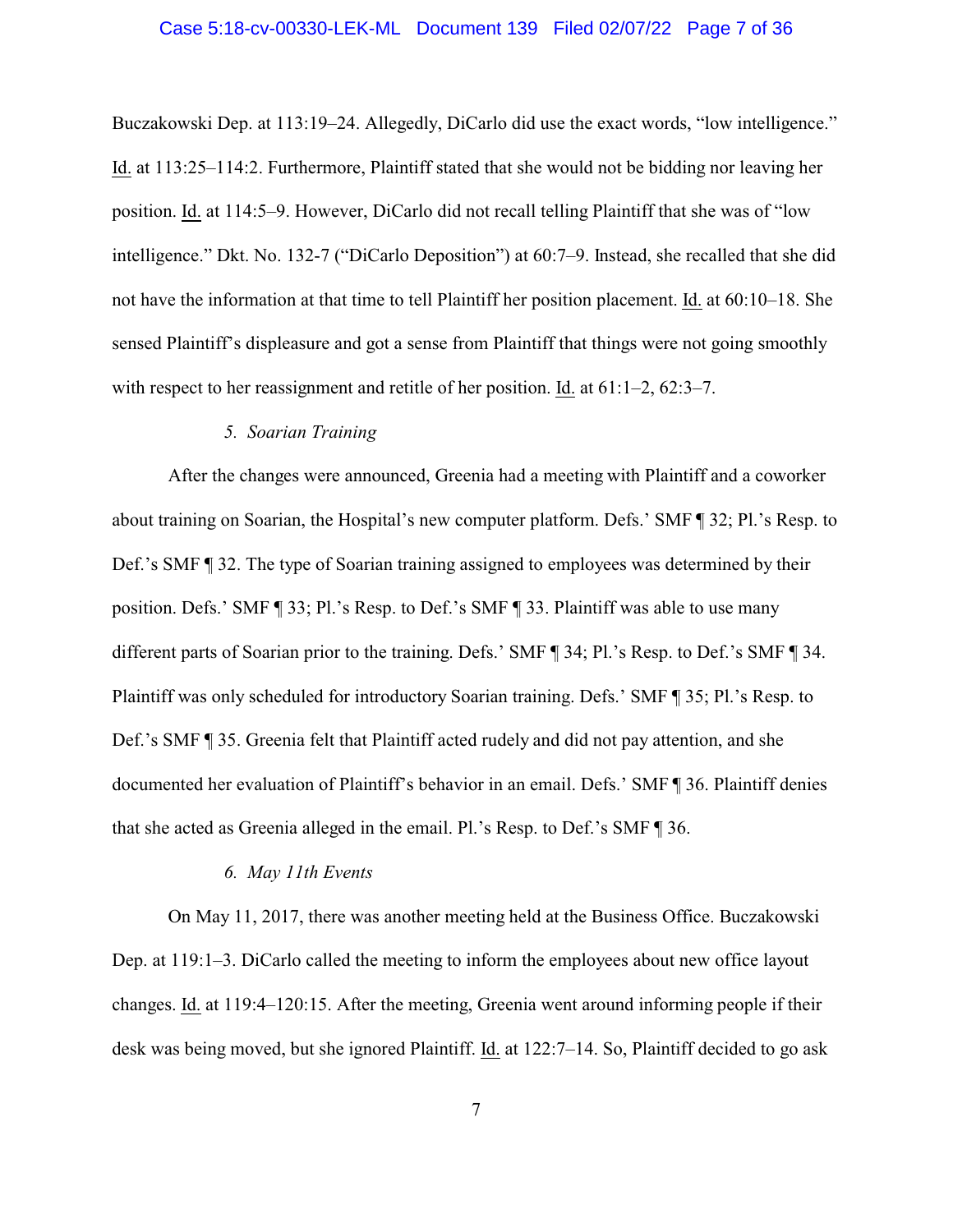### Case 5:18-cv-00330-LEK-ML Document 139 Filed 02/07/22 Page 8 of 36

DiCarlo if she knew what Plaintiff's position would be. Id. at 122:8–10.<sup>3</sup> Plaintiff testified that DiCarlo became furious when she asked about the new position. Id. at 122:20–25. Furthermore, DiCarlo told Plaintiff that her position was eliminated, that she wanted Plaintiff out of her office by the end of the day, and that she was contacting Human Resources immediately. Id. at 122:25–123:3. DiCarlo, for her part, did not recall the meeting, DiCarlo Dep. at 129:3–7, 142:20–143:15, but both DiCarlo and Plaintiff agree that DiCarlo partially followed Plaintiff back to her work area, see id. at 145:2–9; Buczakowski Dep. at 123:24–25.

After that, Plaintiff went to Bergemann's office. Defs.' SMF ¶ 39; Pl.'s Resp. to Def.'s SMF ¶ 39. According to Bergemann, Plaintiff was speaking in a raised voice and waiving a finger at him, that she refused to stop engaging in such behavior when asked, that Plaintiff stated that she would not meet with the Hospital's management to discuss her position change, and that Plaintiff told him to fire her. Defs.' SMF ¶ 40; Pl.'s Resp. to Def.'s SMF ¶ 40. However, according to Plaintiff, she gave a list of the ways that she was being treated that she did not think were right, which included the disclosure of her medical information to Clanton in the atrium. Buczakowski Dep. at 128:16–129:4. During the meeting, Bergemann called Dittrich in. Id. at 136:4–7.<sup>4</sup> Plaintiff then walked out before saying:

> "Mr. Bergemann, you have given me the truth about the elimination of my position in the business office. So now you have the choice that you can either charge me with insubordination, as I am leaving, or you can fire me for just cause, but I have a Soarian meeting,

<sup>&</sup>lt;sup>3</sup> The parties dispute only whether Plaintiff came to DiCarlo's office uninvited. See Defs.' SMF ¶ 38; Pl.'s Resp. to Def.'s SMF ¶ 38.

<sup>&</sup>lt;sup>4</sup> The parties dispute how loud Plaintiff's voice was during the meeting. See Defs.' SMF  $\P$  41; Pl.'s Resp. to Def.'s SMF  $\P$  41.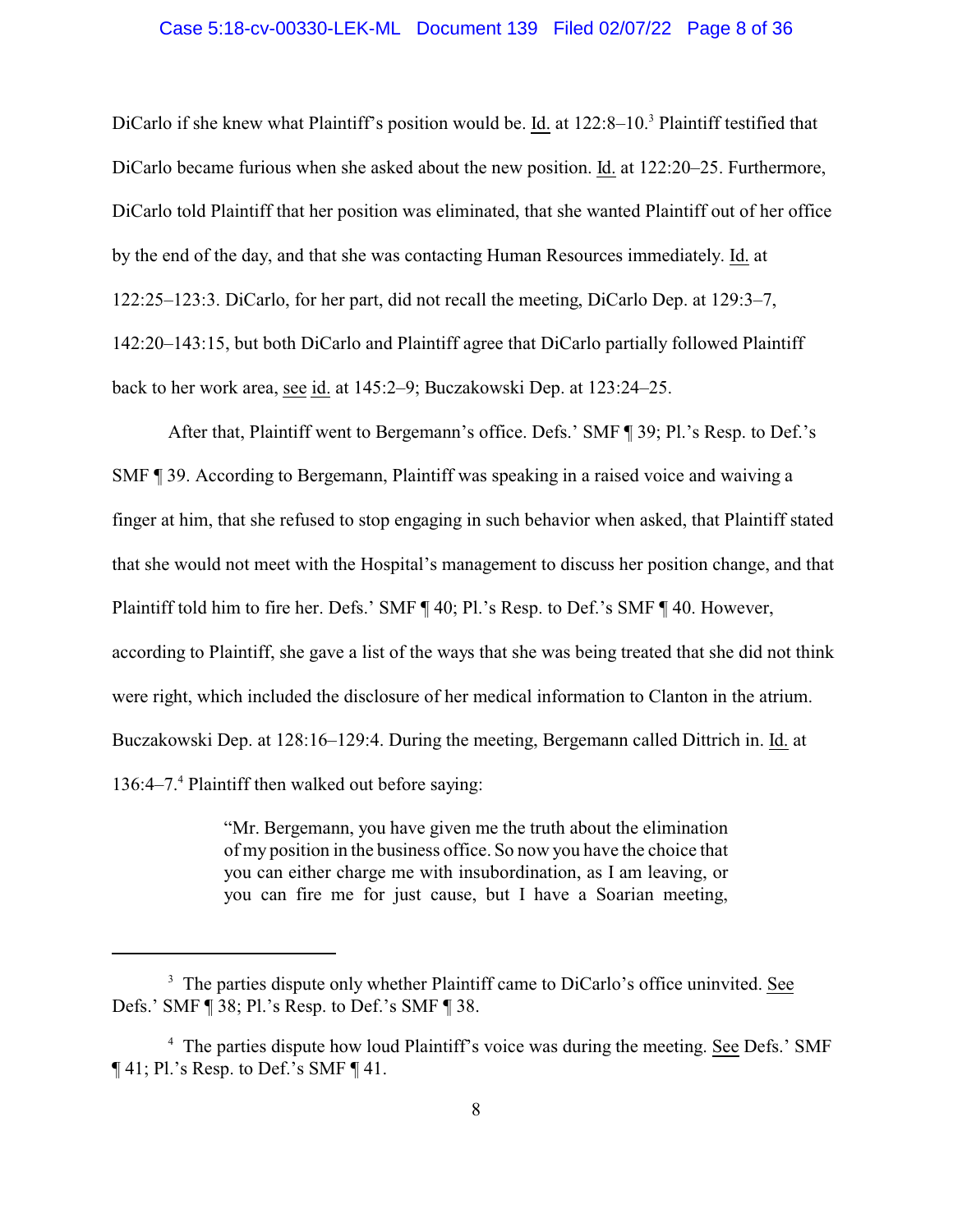### Case 5:18-cv-00330-LEK-ML Document 139 Filed 02/07/22 Page 9 of 36

introductory meeting that I'm supposed to be at, and I'm going to be a couple minutes late[]"

Id. at 139:7–14.

After leaving Bergemann's office, Plaintiff went to a Soarian training in the Marley Education Center. Defs.' SMF ¶ 43; Pl.'s Resp. to Def.'s SMF ¶ 43. When Plaintiff arrived and took a seat, she claims that a supervisor embarrassed Plaintiff in front of everybody by saying that "[s]he's only going to be staying here for the introductory meeting and then she will be returning to the business office to her desk to do the work that she's assigned." Buczakowski Dep. at 144:17–144:20. The parties disagree on what happened next. According to Defendants, Dittrich, accompanied by Warner as Plaintiff's Union representative, excused Plaintiff from training to speak with her regarding her conduct in Mr. Bergemann's office. See Defs.' SMF ¶ 44. Plaintiff contends that Dittrich and Warner interrupted the training session, announcing out loud that they were removing Plaintiff without regard for her embarrassment, humiliation, or the disruption they caused. See Pl.'s Resp. to Def.'s SMF ¶ 44. Warrner affirmed that"in a loud voice, and while waiving a finger at Dittrich, Buczakowski said she would not talk about [her conduct] and walked away." See Defs.' SMF ¶ 45. However, Plaintiff testified that Warner told her that she was being sent home, and that if she did not leave, he would be calling the security guards. Buczakowski Dep. at 150:17–151:2. Plaintiff did go home early that day. Id. at 153:6–154:3. Plaintiff believed that she should return to work on May 15, 2017, based on what Warner told her, but she was asked to leave. Id. at 157:6–10; 158:1–5. Later on May 15, Dittrich called Plaintiff to return to a disciplinary meeting later that week. Id. at 155:24–25, 160:17–24, 161:14–20.

9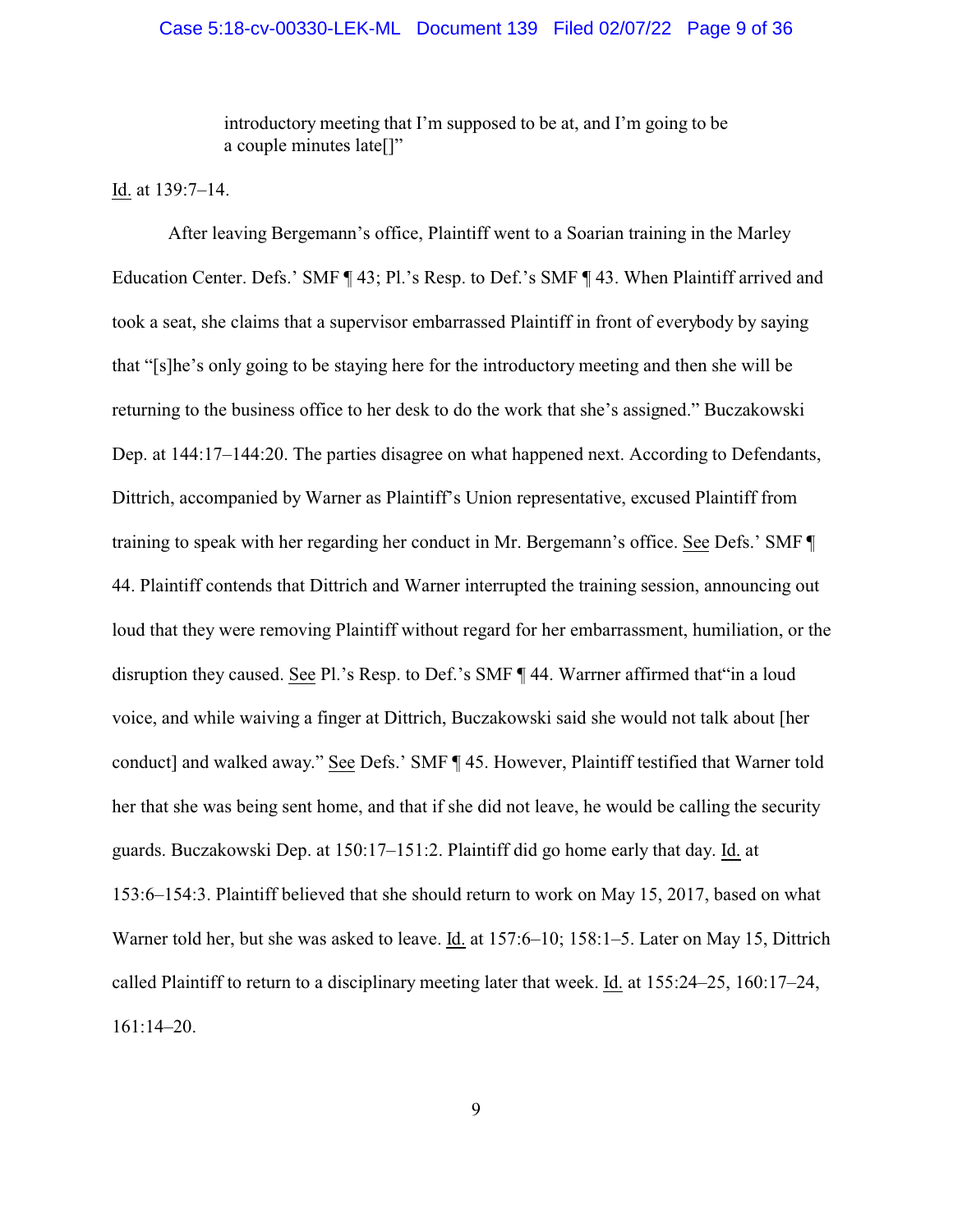# *7. May 17 Disciplinary Meeting*

On May 17, 2017, Plaintiff met with management employees of the Hospital and Union representative Adrienne Valenti to discuss her discipline for her conduct on May 11, 2017. Defs.' SMF ¶ 47; Pl.'s Resp. to Def.'s SMF ¶ 47. A Record of Corrective Discipline was issued by which Plaintiff was suspended for three days. Defs.' SMF ¶ 48; Dkt. No. 132-8 ("Dittrich Deposition"), Ex. LD 7. Plaintiff contends that she was suspended for approximately 4.5 days from the time she was sent home on May 11 through May 17. Pl.'s Resp. to Def.'s SMF ¶ 48. At the meeting, Plaintiff was given bumping and bidding paperwork<sup>5</sup>, as well as a severance option. Buczakowski Dep. at 167:25–168:3; Defs.' SMF ¶ 49; Pl.'s Resp. to Def.'s SMF ¶ 49. Plaintiff was given about a week to determine which option she would exercise, Buczakowski Dep. at 168:4–168:6, but she contends that many of the "available" positions given to Plaintiff were not actually available, see Pl.'s Resp. to Def.'s SMF ¶ 50. Finally, at the meeting, Dittrich stated that they were going to use what was remaining of Plaintiff's vacation time to cover the three-day suspension. Buczakowski Dep. at 167:11–15. Plaintiff asserts that she explained that she was saving her vacation time specifically for medical treatment, Pl.'s Add'l SMF ¶ 194, but Dittrich did not recall her objecting that she needed her vacation time for her appointments, Dittrich Dep. at 236:20–24.

## *8. New Position and Resignation*

Ultimately, Plaintiff accepted a Patient Access Representative position, but Plaintiff contends that she did not "choose" to bump; rather, she accepted under duress. See Defs.' SMF ¶

<sup>&</sup>lt;sup>5</sup> This Court, in a similar case brought by Plaintiff, already explained the difference between "bidding" and "bumping." See Buczakowski v. 1199SEIU, No. 18-CV-0812, 2021 WL 2313629, at \*4 n.3 (N.D.N.Y. June 7, 2021) (Kahn, J.).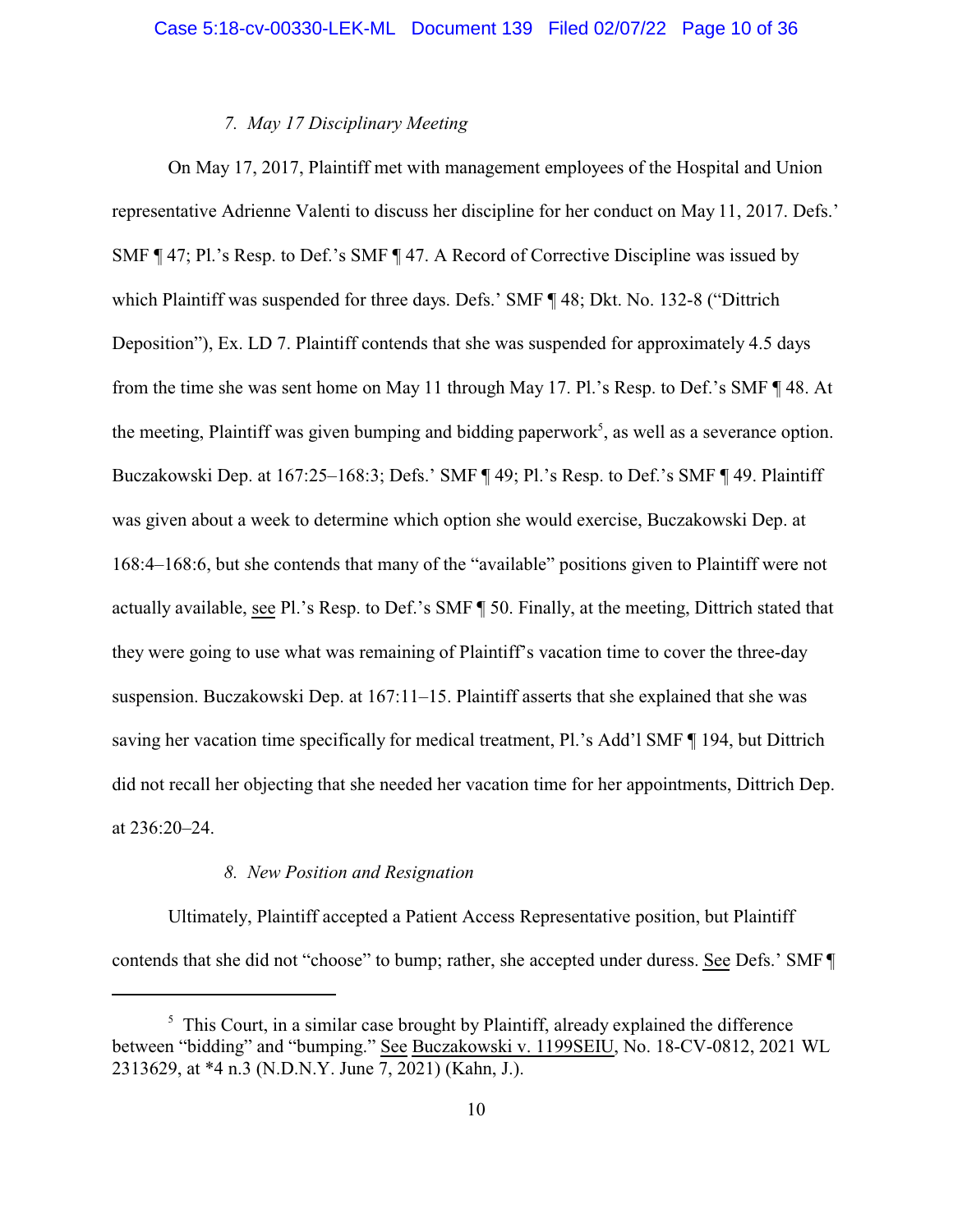52; Pl.'s Resp. to Def.'s SMF ¶ 52. Plaintiff reported for her first day in her new position on June 5, 2017. Defs.' SMF ¶ 53; Pl.'s Resp. to Def.'s SMF ¶ 53. Plaintiff met with Hospital employees in the presence of Clanton, who Plaintiff did not request to be there on her behalf. See id. After the meeting, Plaintiff began training for her new position. Defs.' SMF ¶ 55; Pl.'s Resp. to Def.'s SMF ¶ 55. Sometime during the day, Clanton talked to Plaintiff about her time off requests:

> Next thing, Veronica speaks up and starts telling me how I wouldn't be given time off because I am now entering a department bigger than mine. I'm on low seniority in that department. That -- the most likelihood is that if I ask for -- request time off, any time off, I would not be -- it would not be approved. The only difference she made this time is she went as far as to say that we wouldn't -- you could not take it. She said that your time off would most likely not -- at that point, I knew what was going on. I don't have approved time. This goes back to the contract. This goes back to Tracey Varre's [sic] repeated threatening of me. The union contract has specific disciplines that result in termination if I was to take time off for my medical. Simple as that. And I knew it from the way that Veronica talked to me.

Buczakowski Dep. at 208:2–17.

Then, during a training later in the day, Plaintiff asked to stop the training and she

decided to resign from her employment. Defs.' SMF ¶ 56. Plaintiff denies that she resigned, and

instead contends that she was constructively discharged from her employment. Pl.'s Resp. to

Def.'s SMF ¶ 56.

# *9. Social Security Disability Benefits*

After she left her employment with the Hospital, Plaintiff applied for Social Security

Disability benefits in June of 2017. Buczakowski Dep. at 226:12–18. According to Defendants,

Plaintiff completed documentation and stated to the Social Security Administration ("SSA") that

she "became unable to work because of [her] disabling condition on June 5<sup>th</sup>, 2017." See Defs.'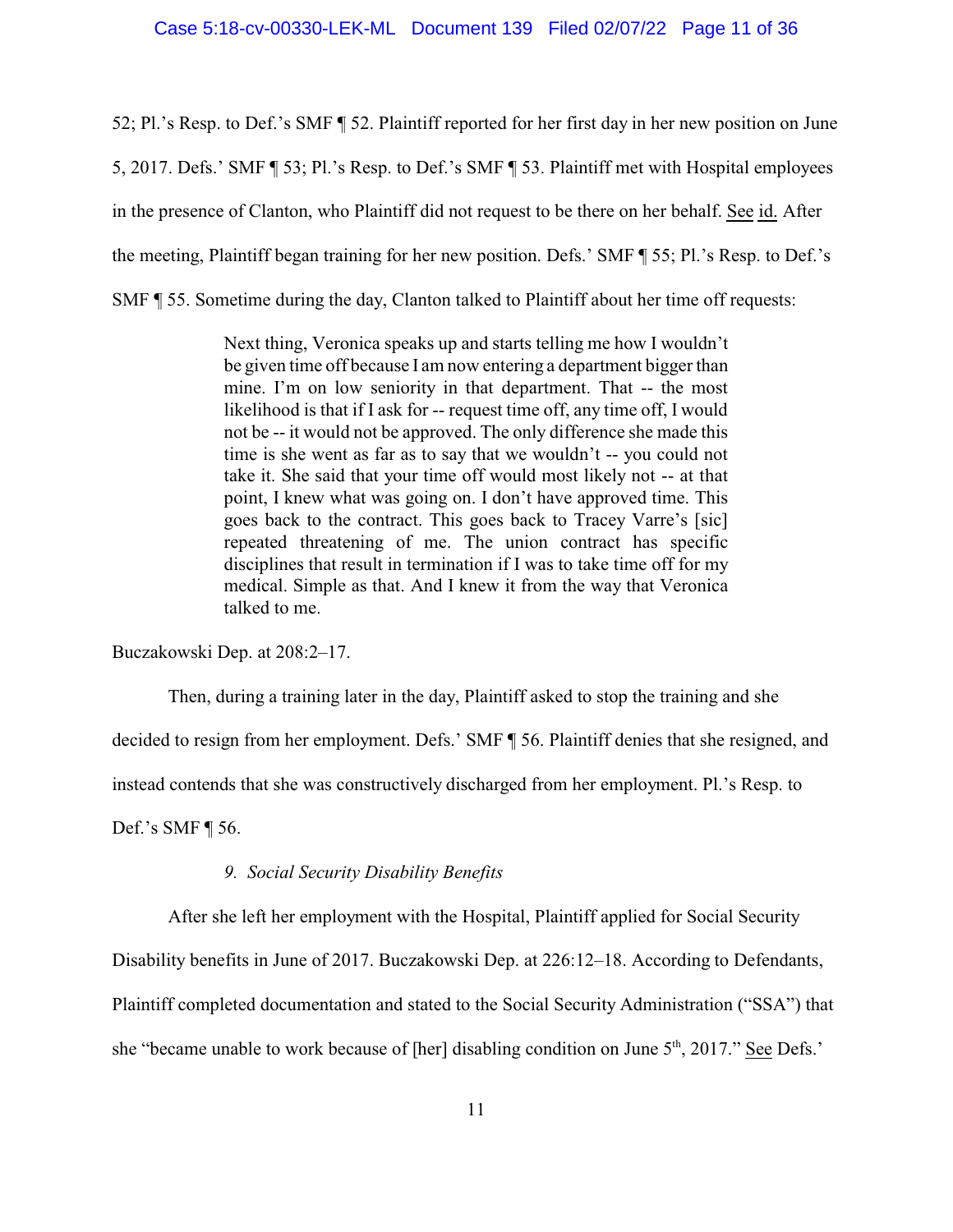SMF ¶¶ 59–60. Plaintiff contends that she did not sign for or apply for disability benefits, and that the SSA representative completed the forms on her computer on Plaintiff's behalf. See Pl.'s Resp. to Def.'s SMF ¶¶ 57, 60. Furthermore, in regards to the statement that she was "unable to work because of [her] disabling condition," Plaintiff argues that is accurate as she was forced out of her job due to her disability. Id.

### **B. Procedural History**

Plaintiff commenced this case on March 16, 2018. Dkt. No. 1 ("Complaint"). Plaintiff moved to amend the complaint on April 10, 2019, Dkt. No. 37, and Magistrate Judge David E. Peebles granted the motion to amend, Dkt. No. 46. On July 5, 2019, Plaintiff filed an Amended Complaint. Am. Compl. Shortly thereafter, Defendants moved to dismiss the complaint on July 31, 2019. Dkt. No. 52. This Court granted the motion to dismiss in part, allowing Plaintiff's discrimination claim based on (1) failure to a reasonably accommodate Plaintiff's disability, (2) hostile work environment, (3) constructive discharge to proceed. See generally Dkt. No. 72 ("November 2019 Decision"). Additionally, the Court allowed Plaintiff's NYSHRL retaliation claim to proceed, as well as the aiding and abetting claim against the individual defendants. Id.

On January 27, 2020, Plaintiff moved to file a second amended complaint. Dkt. No. 76. On March 27, 2020, Magistrate Judge Miroslav Lovric denied Plaintiff's motion to amend. Dkt. No. 84. After Plaintiff filed objections to Judge Lovric's decision, Dkt. No. 87, this Court overruled Plaintiff's objections and affirmed Judge Lovirc's decision on January 29, 2021, Dkt. No. 114. Now that discovery is completed, Defendants filed their motion for summary judgment on May 24, 2021. Motion. Plaintiff responded on July 22, 2021, Dkt. No. 132, and Defendants filed a reply on August 12, 2021, Reply.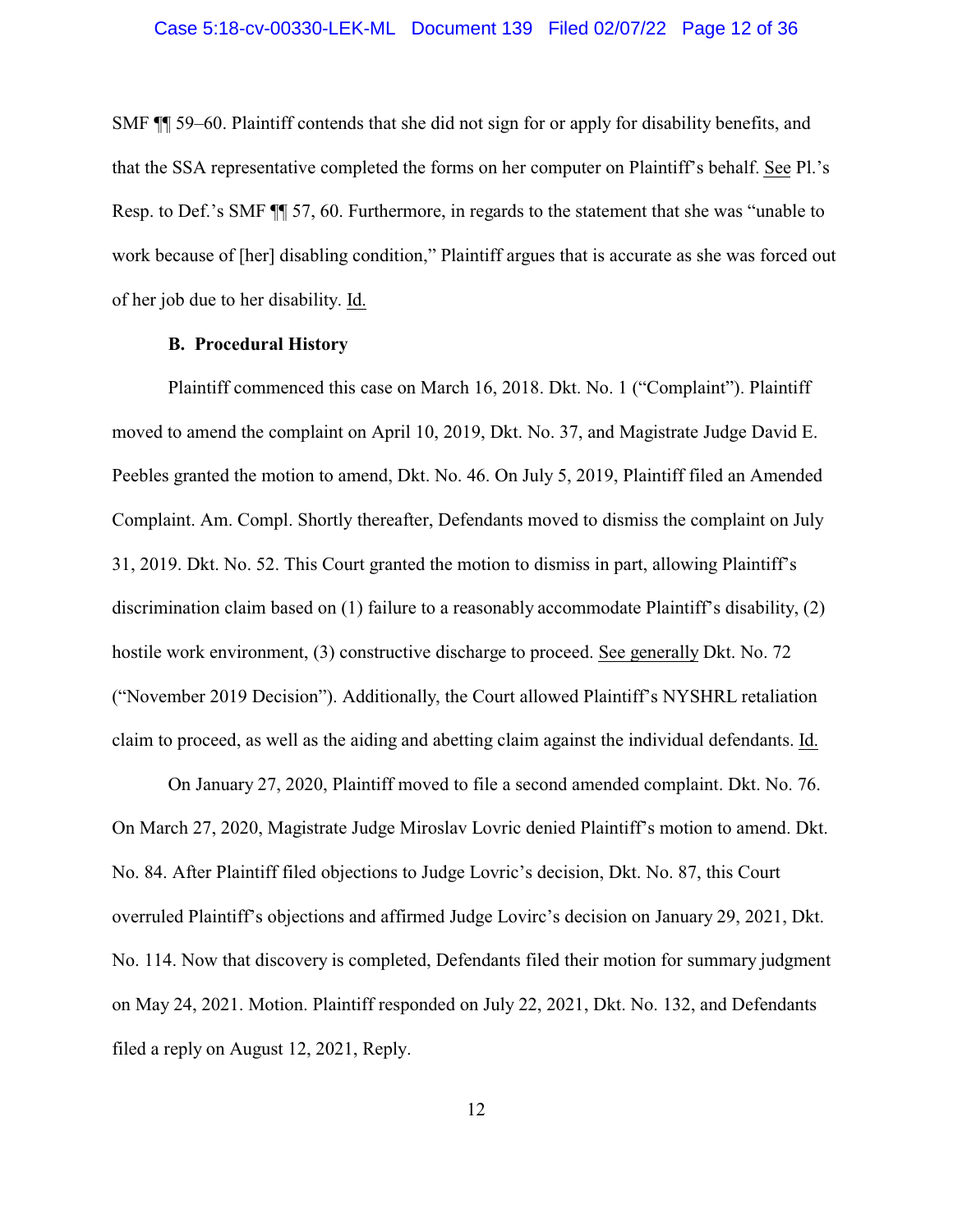### **III. LEGAL STANDARD**

Federal Rule of Civil Procedure 56 instructs courts to grant summary judgment if "there is no genuine dispute as to any material fact and the movant is entitled to judgment as a matter of law." Fed. R. Civ. P. 56(a). A fact is "material" if it "might affect the outcome of the suit under the governing law," and a dispute is "'genuine' . . . if the evidence is such that a reasonable jury could return a verdict for the nonmoving party." Anderson v. Liberty Lobby, Inc., 477 U.S. 242, 248 (1986). Thus, while "[f]actual disputes that are irrelevant or unnecessary" will not preclude summary judgment, "summary judgment will not lie if ... the evidence is such that a reasonable jury could return a verdict for the nonmoving party." Id.; see also Taggart v. Time, Inc., 924 F.2d 43, 46 (2d Cir. 1991) ("Only when no reasonable trier of fact could find in favor of the nonmoving party should summary judgment be granted.").

The party seeking summary judgment bears the burden of informing the court of the basis for the motion and identifying those portions of the record that the moving party claims will demonstrate the absence of a genuine issue of material fact. Celotex Corp. v. Catrett, 477 U.S. 317, 323 (1986). Similarly, a party is entitled to summary judgment when the nonmoving party has failed "to establish the existence of an element essential to that party's case, and on which that party will bear the burden of proof at trial." Id. at 322.

In attempting to repel a motion for summary judgment after the moving party has met its initial burden, the nonmoving party "must do more than simply show that there is some metaphysical doubt as to the material facts." Matsushita Elec. Indus. Co. v. Zenith Radio Corp., 475 U.S. 574, 586 (1986). At the same time, a court must resolve all ambiguities and draw all reasonable inferences in favor of the nonmoving party. Reeves v. Sanderson Plumbing Prods.,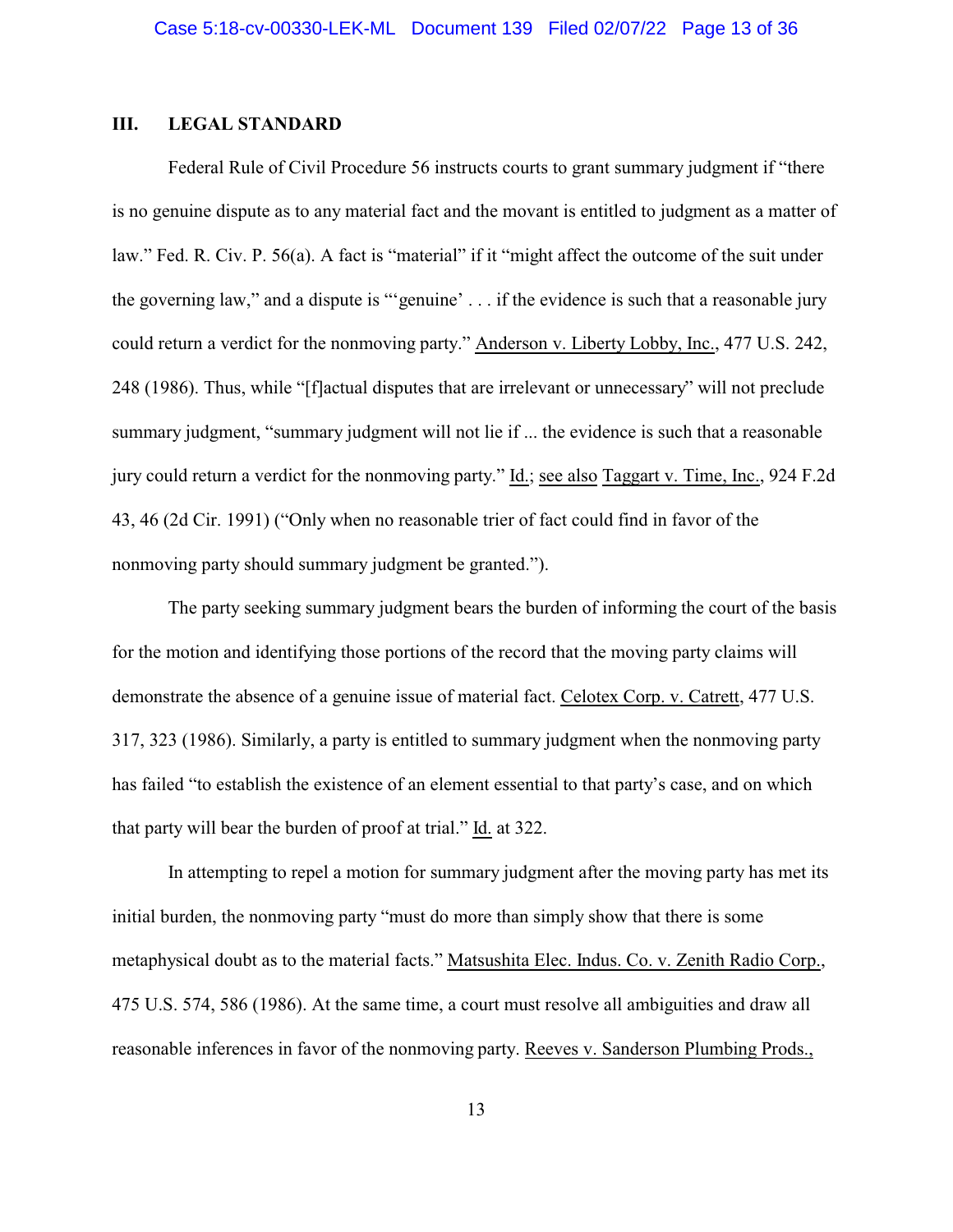Inc., 530 U.S. 133, 150 (2000). Thus, a court's duty in reviewing a motion for summary judgment is "carefully limited" to finding genuine disputes of fact, "not to deciding them." Gallo v. Prudential Residential Servs., Ltd. P'ship, 22 F.3d 1219, 1224 (2d Cir. 1994).

# **IV. DISCUSSION**

The Court begins by addressing the merits of Defendants' summary judgment motion as to each of Plaintiff's claims.

## **A. Failure to Accommodate**

Discrimination claims "may be brought under a theory of adverse employment action or of failure to provide reasonable accommodation." Berger v. N.Y.C. Police Dep't, 304 F. Supp. 3d 360, 368 (S.D.N.Y. 2018) (emphasis added) (citing McMillan v. City of New York, 711 F.3d 120, 125–26 (2d Cir. 2013)). "To maintain a prima facie claim under the ADA or the NYSHRL for failure to accommodate, an employee must show that: '(1) he is a person with a disability under the meaning of the ADA [or the NYSHRL]; (2) an employer covered by the statute had notice of his disability; (3) with reasonable accommodation, the employee could perform the essential functions of the job at issue; and (4) the employer has refused to make such accommodations.'" Buczakowski v. Crouse Health Hosp., Inc., No. 18-CV-330, 2019 WL 6330206, at \*5 (N.D.N.Y. Nov. 26, 2019) (first quoting Berger, 304 F. Supp. 3d at 368–69 (S.D.N.Y. 2018); and then quoting Noll v. Int'l Bus. Machs. Corp., 787 F.3d 89, 94 (2d Cir. 2015)) (Kahn, J.). "If a plaintiff establishes a prima facie failure-to-accommodate case, the McDonnell Douglas burden-shifting framework ordinarily applies." Hensel v. City of Utica, No. 15-CV-0374, 2020 WL 1451579, at \*12 (N.D.N.Y. Mar. 25, 2020) (citing Garvey v. Town of Clarkstown, N.Y., No. 13-CV-8305, 2018 WL 1026379, at \*8 (S.D.N.Y. Feb. 22, 2018), aff'd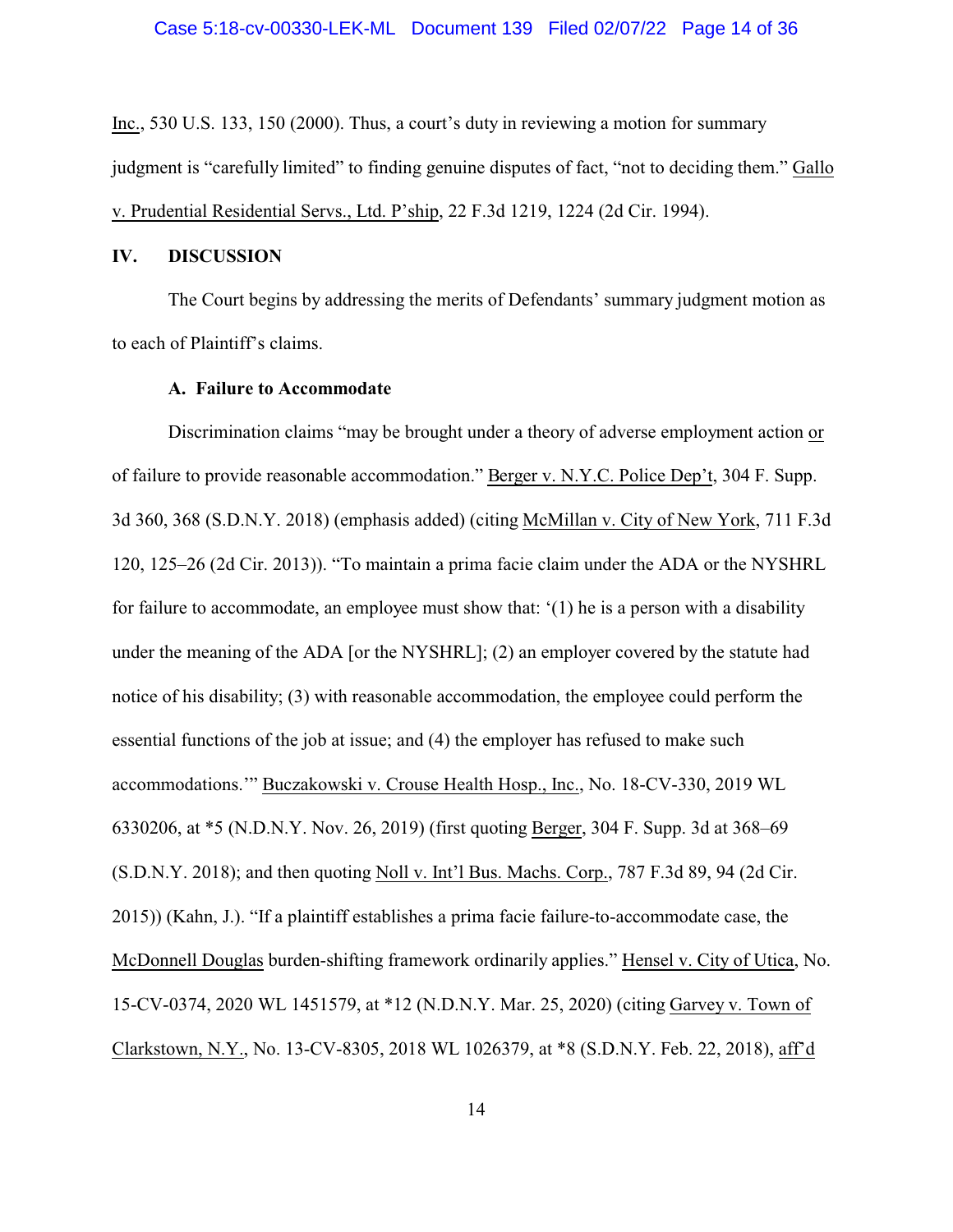sub nom. Garvey v. Sullivan, 773 F. App'x 634 (2d Cir. 2019)) (Kahn, J.). Here, Plaintiff argues that "[s]he was denied a reasonable accommodation in the form of leave to attend her medical appointments." Opp'n at 16. Defendants raise two arguments for the Court to consider: (1) "Plaintiff cannot prevail on her claim because she never made a request for time off that was denied"; and (2) "Plaintiff's claim that she was denied an accommodation is also precluded by her representations to the Social Security Administration." Defs.' Mem. of L. at 12.

# *1. The Accommodation Request*

"Generally, a request for an accommodation is a prerequisite to liability for failure to accommodate as it prevents a party from keeping their disability a secret and suing later for failure to accommodate" Dimperio v. New York State Dep't of Corr. & Cmty. Supervision, No. 9:13-CV-1010, 2015 WL 1383831, at \*6 (N.D.N.Y. Mar. 25, 2015), aff'd, 653 F. App'x 52 (2d Cir. 2016); but see Quadir v. New York State Dep't of Lab., No. 16-CV-7476, 2020 WL 2836463, at \*4 (S.D.N.Y. May 31, 2020), appeal dismissed (Dec. 11, 2020) ("However, even if no request is made, 'an employer has a duty to reasonably accommodate an employee's disability ... if the employer knew or reasonably should have known that the employee was disabled." (quoting Brady v. Wal-Mart Stores, Inc., 531 F.3d 127, 135 (2d Cir. 2008)). In other words, if Brady applies, the employer is obligated to engage in "an interactive process with their employees and in that way work together to assess whether an employee's disability can be reasonably accommodated." Costabile v. New York City Health & Hosps. Corp., 951 F.3d 77, 81 (2d Cir. 2020) (quoting Brady, 531 F.3d at 135). Here, the parties focused on whether Plaintiff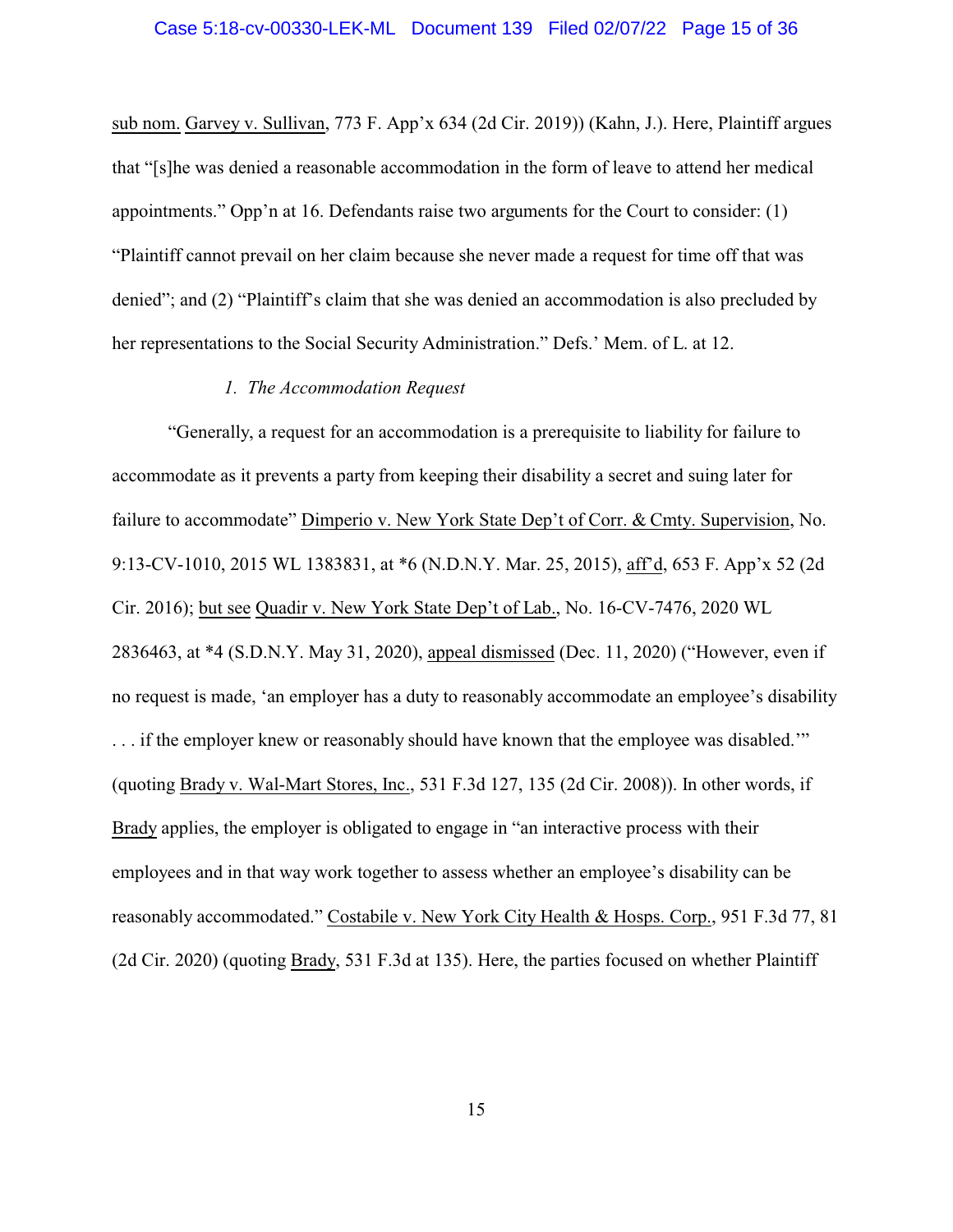### Case 5:18-cv-00330-LEK-ML Document 139 Filed 02/07/22 Page 16 of 36

submitted a request for accommodation, but neither side discussed Brady.<sup>6</sup> As a result, the Court cannot rule on summary judgment on this ground until both sides fully brief Brady's impact on the failure to accommodate claim. Cf. Hart v. Rick's Cabaret Int'l, Inc., 967 F. Supp. 2d 901, 936 (S.D.N.Y. 2013) ("Neither party, however, has identified, let alone addressed, this legal issue here. For the time being, therefore, the Court declines to grant summary judgment to either party as to this claim, and denies both sides' motions as to this claim."). Therefore, within thirty days of this memorandum-decision and order, Plaintiff is directed to file a ten-page submission setting forth the Brady analysis. Defendants are directed to file a ten-page opposition, two weeks following Plaintiff's submission.

# *2. Representations to the Social Security Administration*

"The interaction of statements made in applications for social security disability benefits and ADA claims is not a new issue for the courts." DeRosa v. Nat'l Envelope Corp., 595 F.3d

<sup>&</sup>lt;sup>6</sup> The Court did not need to address **Brady's applicability in Buczakowski v. 1199SEIU**, 2021 WL 2313629. The Court's research revealed only one district court case where a court applied Brady to a labor organization. See Egan v. Loc. 363, Int'l Bhd. of Elec. Workers' Union, No. 18-CV-4656, 2021 WL 1092355 (S.D.N.Y. Mar. 22, 2021). In Egan, the defendant union "maintain[ed] a job referral system through which members can be referred to employers for work as journeyman electricians. . . ." Id. at \*1. The plaintiff there "argue[d] that Defendant failed to make reasonable accommodations in that Defendant failed to maintain a separate list for the referral of foremen and/or specialized computer codes to denote the foreman skillset." Id. at \*7. Here and in Buczakowski v. 1199SEIU, Plaintiff's accommodation request was in the form of leave to attend her medical appointments. Unlike the union in Egan, which maintained the job referral system pursuant to a collective bargaining agreement, there is no evidence (or common sense) here to suggest that Plaintiff's union determined leave requests pursuant to a collective bargaining agreement. Thus, the accommodation request sought by Plaintiff in Buczakowski v. 1199SEIU would not be possible, and Brady's application would not change the result there. See Prindle v. City of Norwich, No. 15-CV-1481, 2018 WL 1582429, at \*10 (N.D.N.Y. Mar. 27, 2018) ("Failure to engage in this interactive process does not automatically produce liability for employers if no reasonable accommodation is possible.") (citing McBride v. BIC Consumer Prod. Mfg. Co., 583 F.3d 92, 100 (2d Cir. 2009)).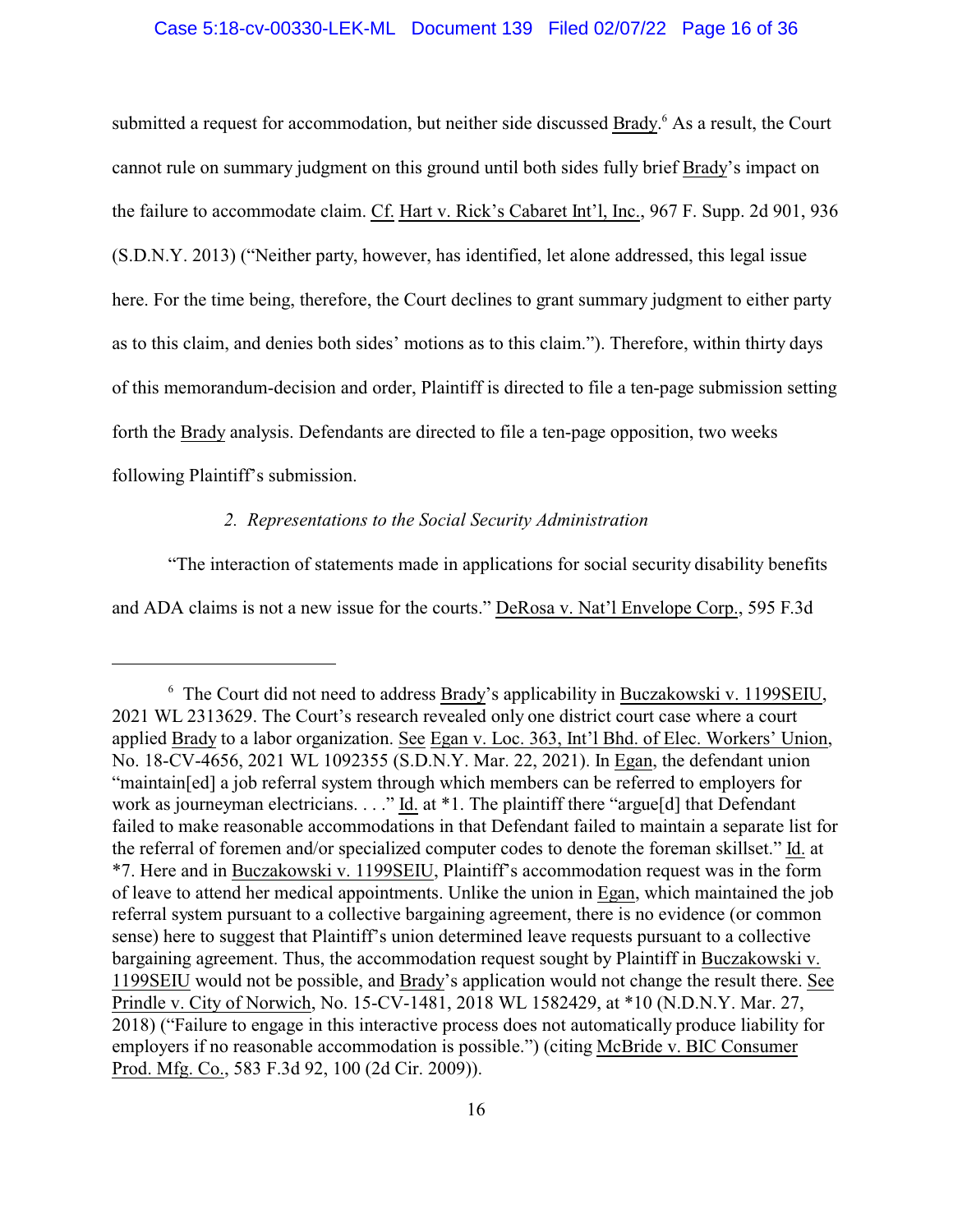99, 102 (2d Cir. 2010). "[T]he mere fact that a plaintiff files for social security benefits (and thus, represents herself to be disabled) does not create a presumption that she is unable to perform the essential functions of her job, and thus, unable to prove an ADA claim." Id. at 103 (citing Cleveland v. Policy Management Systems Corp., 526 U.S. 795, 802–03 (1999)). Still, "a sworn assertion in an SSDI application that someone is 'unable to work' could negate an element of an ADA claim unless the plaintiff offers a sufficient explanation for the apparent contradiction." Id. (citing Cleveland, 526 U.S. at 806).

In this matter, the parties submitted Plaintiff's Application Summary for Disability

Insurance Benefits, where Plaintiff allegedly made the following statements: "I became unable to work because of my disabling condition on June 5, 2017" and "I am still disabled." Buczakowski Dep., Ex. LB 11. During her deposition, Defendants' counsel pressed Plaintiff on whether this was accurate:

> Q: Ms. Buczakowski, are the statements that "I became unable to work because of my disabling condition on June 5th, 2017, and I am still disabled," are those -- were those accurate statements or were they incorrect?

A: I think they're accurate.

MS. BOSMAN: Objection. Form.

A: I think they're accurate because the way I interpret -- because my disability was the reason why I was forced out of my job or I would still be -- Ishould still be working there. I didn't lie to Social Security whatsoever. Itold her everything. Itold her everything that happened, why I was there.

Buczakowski Dep. at 234:3–15.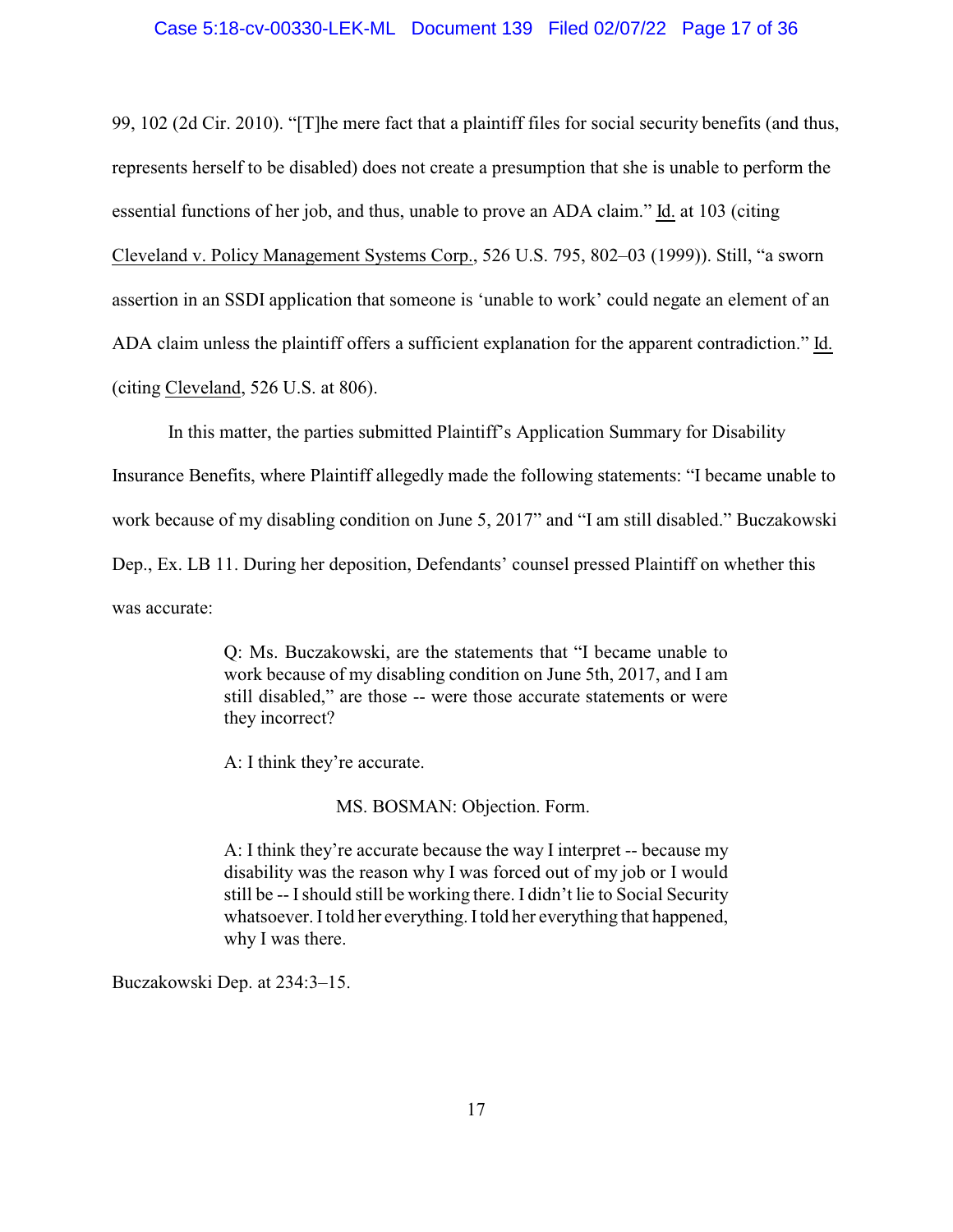#### Case 5:18-cv-00330-LEK-ML Document 139 Filed 02/07/22 Page 18 of 36

Recognizing this, Defendants argue that even if this explanation is assumed to be true, "Plaintiff cannot now establish that she was capable of performing her position with or without a reasonable accommodation as of June 5, 2017 because she had not actually been denied an accommodation as of that date." Defs.' Mem. of L. at 13. Once again, Defendants miss the point. All that Plaintiff needs to do at the summary judgment stage is to proffer a sufficient explanation for the apparent contradiction, and the Court finds that a reasonable juror could conclude that Plaintiff could "perform the essential functions" of her job, with or without a reasonable accommodation. See Bohen v. Potter, No. 04-CV-1039S, 2009 WL 791356, at \*9 (W.D.N.Y. Mar. 23, 2009) ("To defeat summary judgment, that explanation must be sufficient to warrant a reasonable juror's concluding that, assuming the truth of, or the plaintiff's good faith belief in, the earlier statement, the plaintiff could nonetheless perform the essential functions of her job, with or without reasonable accommodation.") (quoting Nodelman v. Gruner & Jahr USA Publishing, No. 98-CV-1231, 2000 WL 502858, at \*8 (S.D.N.Y. April 26, 2000)). With all inferences drawn in favor of Plaintiff, she has sufficiently explained that she interpreted the statements to mean that her disability was the reason she was forced out, and if that was not the case, she would still be working. Cf. Nodelman, 2000 WL 502858, at \*8 (finding that the "plaintiff [ ] proffered a sufficient explanation for the inconsistency of his claims because he argues that he would have been able to perform his job had he been provided reasonable accommodations. . . ."). The Court concludes by noting that Plaintiff's statements in her Application Summary for Disability Insurance Benefits are not irrelevant in this litigation. This, along with other evidence adduced at trial, might persuade a jury that Plaintiff was unable to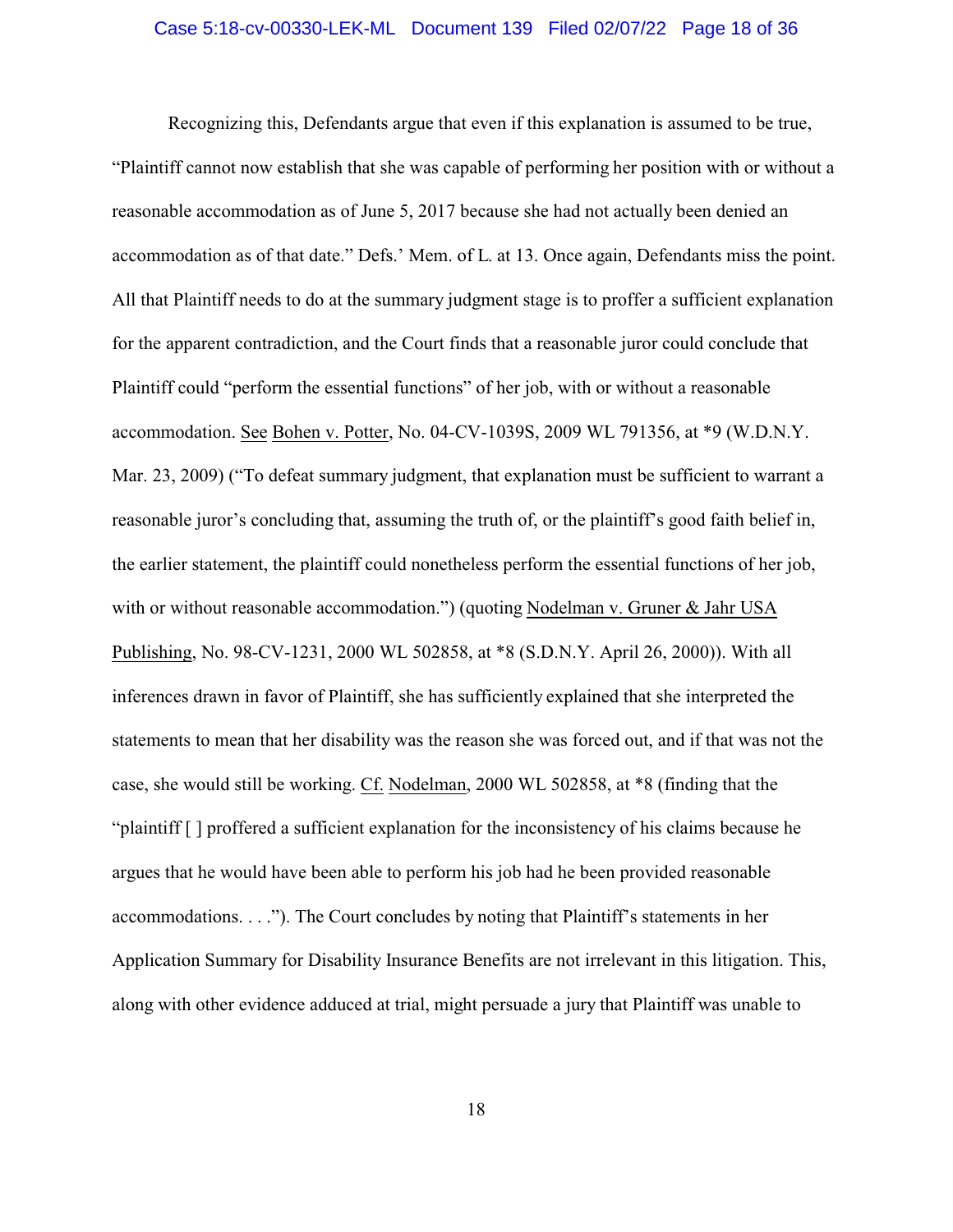perform the essential functions of her job at the time of her departure from the Hospital. Defendants' motion for summary judgment on this point is also denied.

#### **B. Hostile Work Environment**

To establish a claim for hostile work environment harassment under the ADA, a plaintiff must demonstrate: "(l) that the harassment was sufficiently severe or pervasive to alter the conditions of the victim's employment and create an abusive working environment, and (2) that a specific basis exists for imputing the objectionable conduct to the employer." Alfano v. Costello, 294 F. 3d 365, 373 (2d Cir. 2002) (internal quotations and citations omitted); see also Bethea v. JP Morgan Chase & Co., No. 15-CV-3544, 2019 WL 4805141, at \*10 n.18 (E.D.N.Y. Sept. 30, 2019) ("Hostile work environment claims under the ADA and ADEA are evaluated under the same standards."); Santana v. Mount Vernon City Sch. Dist./Bd. of Educ., No. 20-CV-3212, 2021 WL 4523770, at \*16 (S.D.N.Y. Sept. 30, 2021) ("NYSHRL hostile work environment claims are evaluated under the same standards as ADA and ADEA discrimination claims."). "This standard has both objective and subjective components: the conduct complained of must be severe or pervasive enough that a reasonable person would find it hostile or abusive, and the victim must subjectively perceive the work environment to be abusive." Littlejohn v. City of New York, 795 F.3d 297, 321 (2d Cir. 2015) (citing Raspardo v. Carlone, 770 F.3d 97, 114 (2d Cir. 2014)). "In considering whether a plaintiff has met this burden, courts should examine the totality of the circumstances, including: the frequency of the discriminatory conduct; its severity; whether it is physically threatening or humiliating, or a mere offensive utterance; and whether it unreasonably interferes with the victim's job performance." Rivera v. Rochester Genesee Reg'l Transp. Auth., 743 F.3d 11, 20 (2d Cir. 2014) (internal quotations, alterations, and citation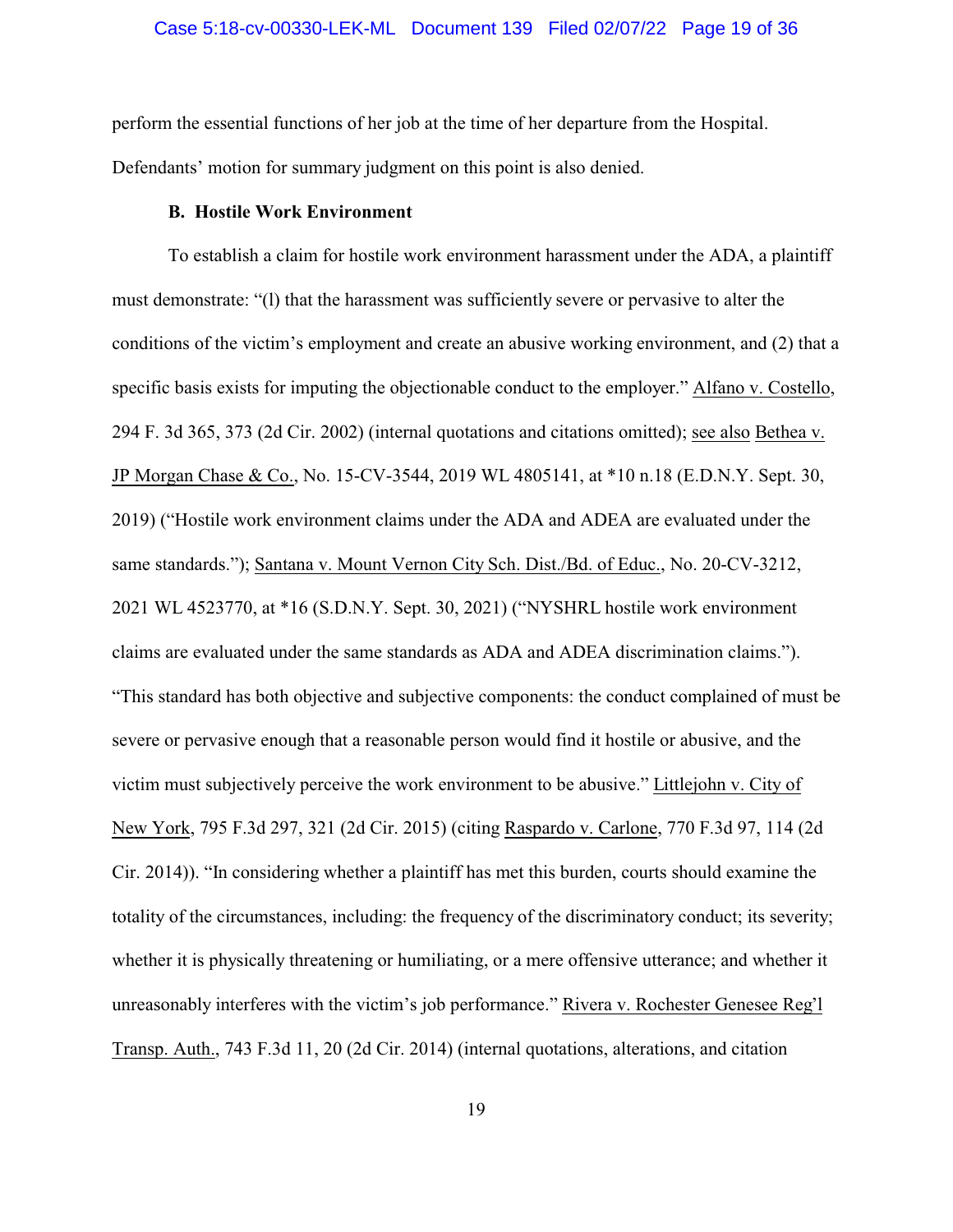### Case 5:18-cv-00330-LEK-ML Document 139 Filed 02/07/22 Page 20 of 36

omitted). In addition, for "comments, slurs, and jokes to constitute a hostile work environment, there must be more than a few isolated incidents of . . . enmity." Schwapp v. Town of Avon, 118 F.3d 106, 110 (2d Cir. 1997). The incidents giving rise to a hostile work environment must also have "occur[ed] because of an employee's ... protected characteristic." Rivera, 743 F.3d at 20 (quoting Brown v. Henderson, 257 F.3d 246, 252 (2d Cir. 2001)). As a result, this Court has recognized that "[i]n evaluating a hostile work environment claim, a court may not consider incidents unrelated to the plaintiff's protected characteristics." Guerra v. Murphy, No. 15-CV-1168, 2016 WL 7480405, at \*7 (N.D.N.Y. Dec. 29, 2016) (Kahn, J.).<sup>7</sup> But the Second Circuit has recently reiterated that "when the same individuals engage in some harassment that is explicitly discriminatory and some that is not, the entire course of conduct is relevant to a hostile work environment claim." Rasmy v. Marriott Int'l, Inc., 952 F.3d 379, 388 (2d Cir. 2020).

Plaintiff points to the commutative effect of the following actions by Defendants in support of her hostile work environment claim: (1) Defendants' statements to Plaintiff; (2) Defendants' internal statements about Plaintiff; (3) Plaintiff's non-disabled, less senior, and younger co-workers were treated more favorably; (4) Plaintiff was repeatedly threatened with

<sup>&</sup>lt;sup>7</sup> In their Opposition, Plaintiff argues that "[t]he Second Circuit has rejected the argument that courts must exclude from consideration allegations that do not, on their face, contain any connection to discriminatory behavior or to a person's protected status." Opp'n at 11. However, the Second Circuit has explained that "[i]t is therefore important in hostile work environment cases to exclude from consideration personnel decisions that lack a linkage or correlation to the claimed ground of discrimination." Alfano, 294 F.3d at 377 (2d Cir. 2002) (emphasis added). Additionally, the Court notes that Plaintiff misquoted Svenningsen v. Coll. of Staten Island, No. 01-CV-7550, 2003 WL 21143076 (E.D.N.Y. Mar. 28, 2003) in her Opposition by failing to include the last part of the quote. See Svenningsen, 2003 WL 21143076, at \*2 ("The incidents comprising a hostile work environment need not make any reference to the trait or condition on the basis of which the discrimination has occurred, so long as the incidents can reasonably be interpreted as having taken place on the basis of that trait or condition.") (emphasis added).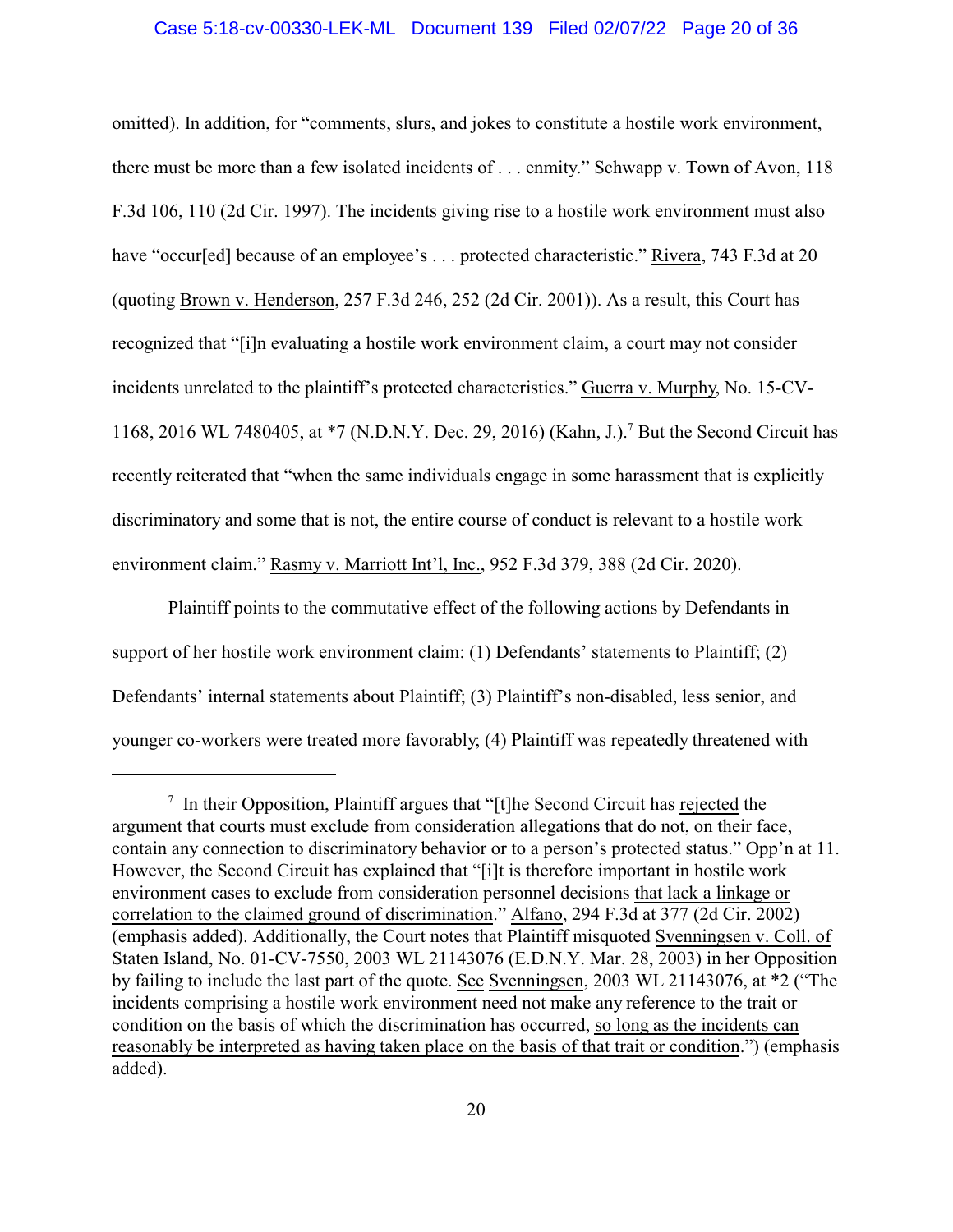### Case 5:18-cv-00330-LEK-ML Document 139 Filed 02/07/22 Page 21 of 36

termination while she was out on medical leave; (5) Plaintiff was subjected to the release of her private medical information by Bergemann; (6) Greenia's actions when Plaintiff returned to work; (7) Plaintiff was lied to and thereafter given hostile responses to questions regarding the status of her position/employment; (8) Plaintiff was subjected to intense hostile and cold demeanor, avoidance, and physical intimidation after she expressed her opposition to the way she was being treated; (9) Plaintiff was embarrassed during the training session; (10) Plaintiff's experience during the suspension and disciplinary process; (11) Plaintiff's co-workers began avoiding her and she was not provided assignments; and (12) Plaintiff's experience during the bumping process and with starting the new position. Opp'n at 11–16.

The Court begins by noting that just as in Buczakowski v. 1199SEIU, Plaintiff cannot rely on disparate treatment to support her hostile work environment claim because "there are no facts in the record to support that Plaintiff was older and that none of the other PAR Floats had a known disability." Buczakowski. 2021 WL 2313629, at \*8. Additionally, although the parties dispute the nature of the atrium meeting, drawing all inferences in favor of Plaintiff, Bergemann's statements could count as "explicitly discriminatory" and the Court will consider the entire course of Bergemann's conduct (e.g. his statements to Plaintiff, his disclosure of her medical information, and the events surrounding Plaintiff's discipline). As for DiCarlo and Greenia, the Court cannot come to the same conclusion. There is no evidence that Greenia made any statement, and while DiCarlo may have told Plaintiff that she was of "low intelligence" and told Bergemann that Plaintiff's work was not getting done, and "that it was a lot for her to be going through treatment and coming to work," the Court is hard pressed to find that this or any of their other actions would count as "explicitly discriminatory." Cf. Livingston v. City of New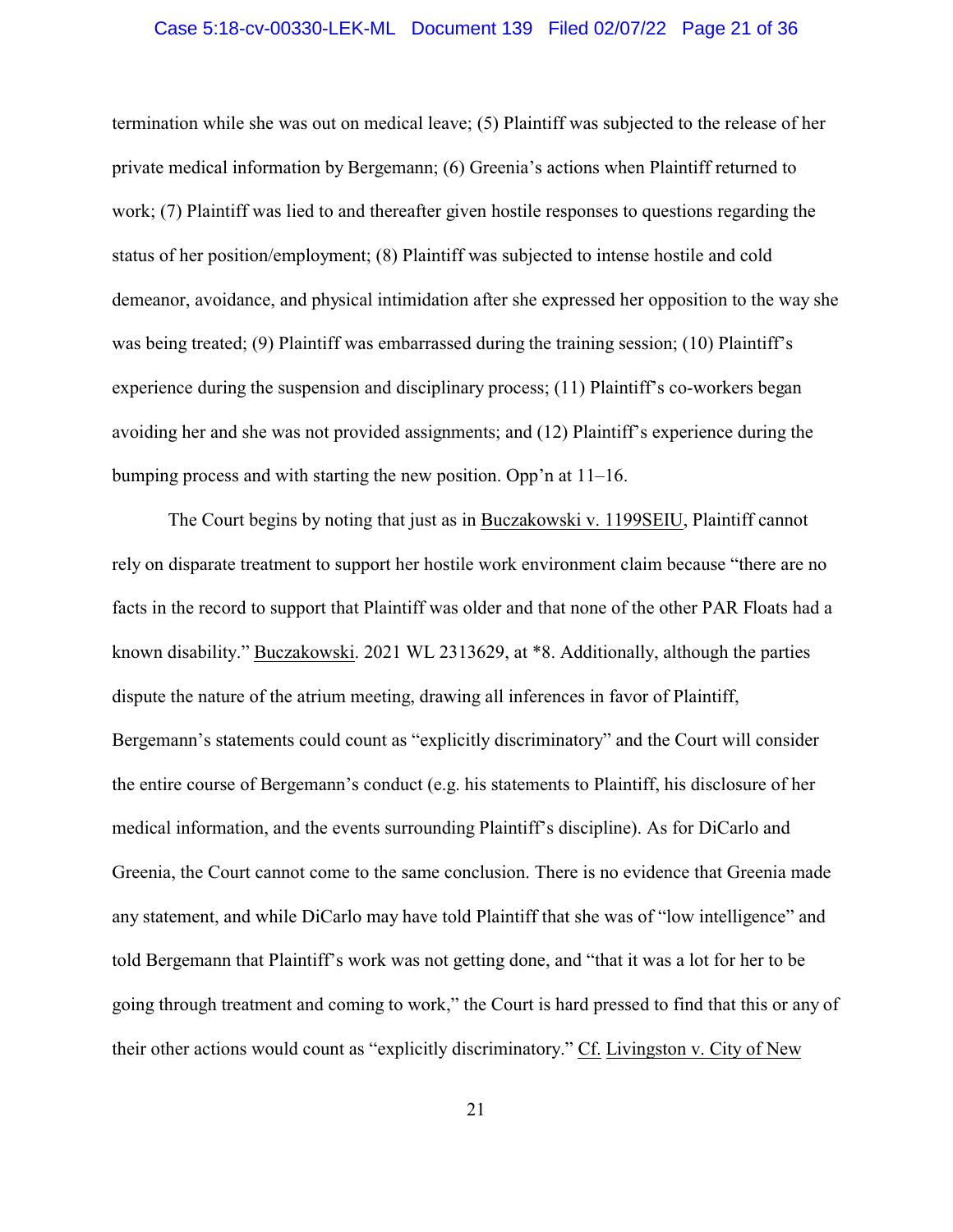York, No. 19-CV-5209, 2021 WL 4443126, at \*29 (S.D.N.Y. Sept. 28, 2021) (finding that supervisors did not engage in any "explicitly discriminatory conduct" when, among other things, they allegedly asked plaintiff if he had "brain amnesia" and when was humiliated, embarrassed, and subjected to belittling comments). Therefore, the Court must isolate the incidents that it can consider before evaluating whether Plaintiff's hostile work environment claim survives summary judgment.

# *1. Termination threat during FMLA Leave*

In her Additional Statement of Material Facts, Plaintiff claims that while she was on FMLA leave, she was repeatedly threatened with termination for missing work if she did not have available FMLA. Pl.'s Add'l SMF ¶ 87. However, there is no evidence in the record that links Defendants' actions to Plaintiff's protected characteristics. Indeed, Plaintiff's deposition reveals that her conversations were about her FMLA balance. See Buczakowski Dep. at 64:12–16 ("my relationship with Tracey was kind of distant because every time she talked to me, it was like a threat that if I didn't have FMLA, I would be treated like any employee under the rules of the union contract and could be terminated for missing time."); id. at 66:1–3 ("she informed me that I would not have enough FMLA, and that if I went out, there was a likelihood of -- more than likelihood that I would be terminated."). Discussions about FMLA leave alone do not necessarily implicate Plaintiff's protected characteristics. See Price v. Mount Sinai Hosp., 458 F. App'x 49, 52 n.2 (2d Cir. 2012) ("First, an employer who determines that an employee has a 'serious health condition' under the FMLA, 29 U.S.C. § 2612(a)(1)(D), does not necessarily regard that employee as having a disability under the ADA."). Thus, without more, the Court cannot consider this in evaluating Plaintiff's hostile work environment claim..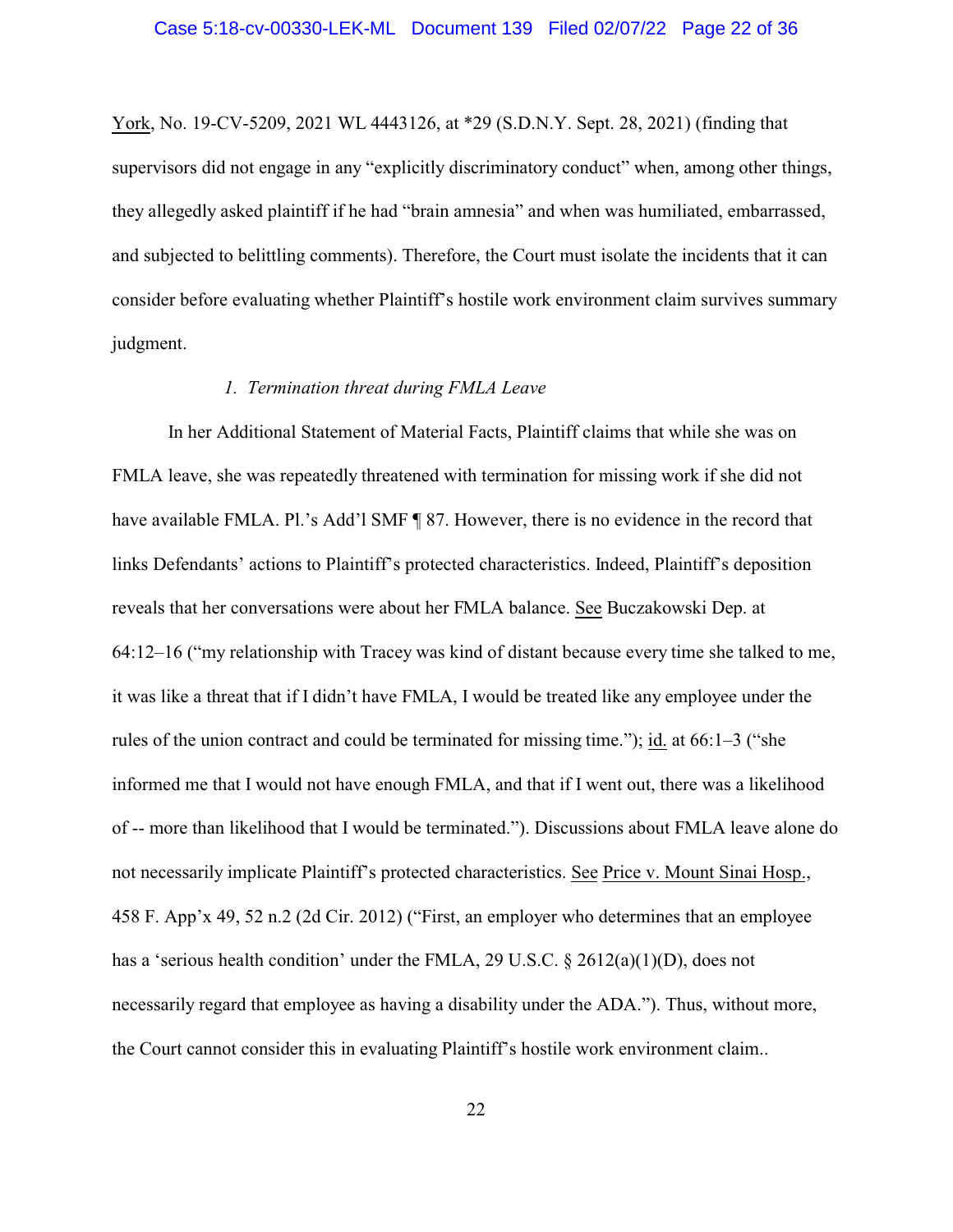### *2. Greenia's Actions*

Next, Plaintiff claims that "Defendant Greenia avoided her, did not give her assignments, and threatened her with discipline for an alleged failure to complete an employee health assessment approximately six months earlier." Opp'n at 14. Once again, there is no evidence in the record that Greenia avoided Plaintiff or did not give her assignments because of Plaintiff's protected characteristics, and so the Court must also disregard this allegation in evaluating the hostile work environment claim. As for the "threatened discipline," the Court is not convinced that this occurred because of Plaintiff's age or discipline, but making all inferences in favor of Plaintiff, the Court will consider it.

## *3. Remaining Incidents*

Many of Plaintiff's remaining incidents must be excluded because there is no evidence in the record that these actions are related to Plaintiff's protected characteristics. Thus, in evaluating Plaintiff's hostile work environment claim, the Court will consider: (1) Defendants' statements to Plaintiff; (2) Defendants' internal statements about Plaintiff; (3) the release of Plaintiff's private medical information by Bergemann; (4) Greenia's threatened discipline when Plaintiff returned to work; and (5) Plaintiff's experience during the suspension and disciplinary process.

As mentioned previously, "the conduct complained of must be severe or pervasive enough that a reasonable person would find it hostile or abusive[.]" Littlejohn, 795 F.3d at 321. "Pervasive" harassment is harassment that is "more than episodic," and instead, "continuous and concerted." Hayut v. State Univ. of New York, 352 F.3d 733, 745 (2d Cir. 2003). Although "a mild, isolated incident does not make a work environment hostile, the test is whether the harassment is of such quality or quantity that a reasonable employee would find the conditions of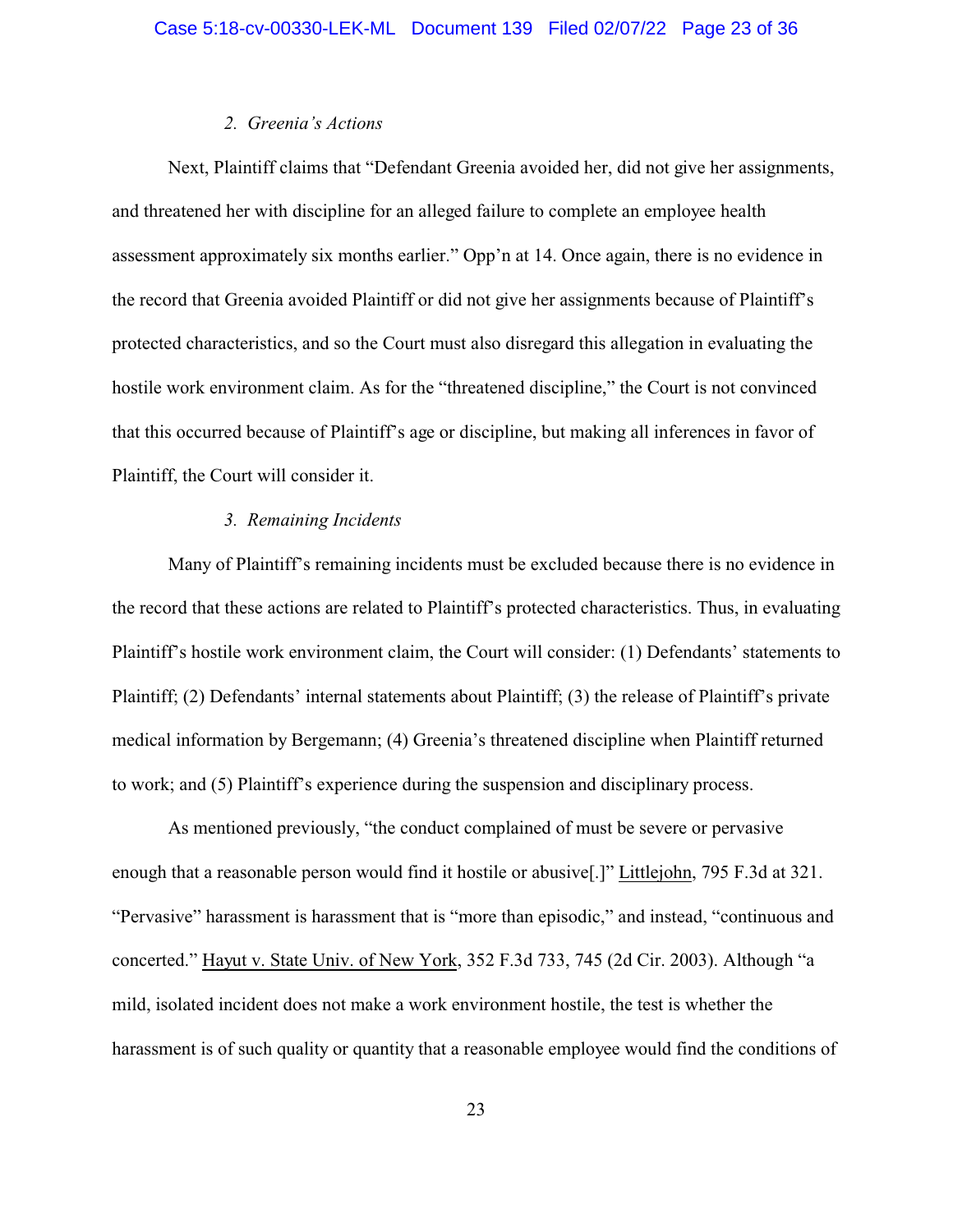#### Case 5:18-cv-00330-LEK-ML Document 139 Filed 02/07/22 Page 24 of 36

her employment altered for the worse." Terry v. Ashcroft, 336 F.3d 128, 148 (2d Cir. 2003) (internal quotation marks omitted). "[T]he fact that the law requires harassment to be severe or pervasive before it can be actionable does not mean that employers are free from liability in all but the most egregious cases." Feingold v. N.Y., 366 F.3d 138, 150 (2d Cir. 2004) (internal quotation marks omitted). Finally, a "plaintiff need not show that her hostile working environment was both severe and pervasive; only that it was sufficiently severe or sufficiently pervasive, or a sufficient combination of these elements, to have altered her working conditions." Costello v. N.Y. State Nurses Ass'n, 783 F. Supp. 2d 656, 673 (S.D.N.Y. 2011) (internal quotation marks omitted).

The Court finds that Plaintiff has failed to offer evidence to show that these actions were sufficiently severe or pervasive. To begin, the Court notes that these actions occurred over approximately two months. See Finch v. Carrion, No. 10-CV-9691, 2015 WL 5459991, at \*5 (S.D.N.Y. July 9, 2015) ("A handful of incidents over the course of two months is not sufficiently pervasive to establish a hostile work environment claim.").

Furthermore, the cumulative effect of these actions would not allow a reasonable jury to conclude that "the workplace is permeated with discriminatory intimidation, ridicule, and insult, that is sufficiently severe or pervasive to alter the conditions of the victim's employment and create an abusive working environment." Rivera, 743 F.3d at 20. Plaintiff can point to Bergemann's comments in his April 2017 parking request e-mail and during the May 2017 atrium meeting, as well as DiCarlo's comments to Plaintiff in May 2017 and any second-hand comments she made. Still, this alone is not sufficient because these comments appear to be "episodic", rather than "continuous and concerted." Compare Lessambo v.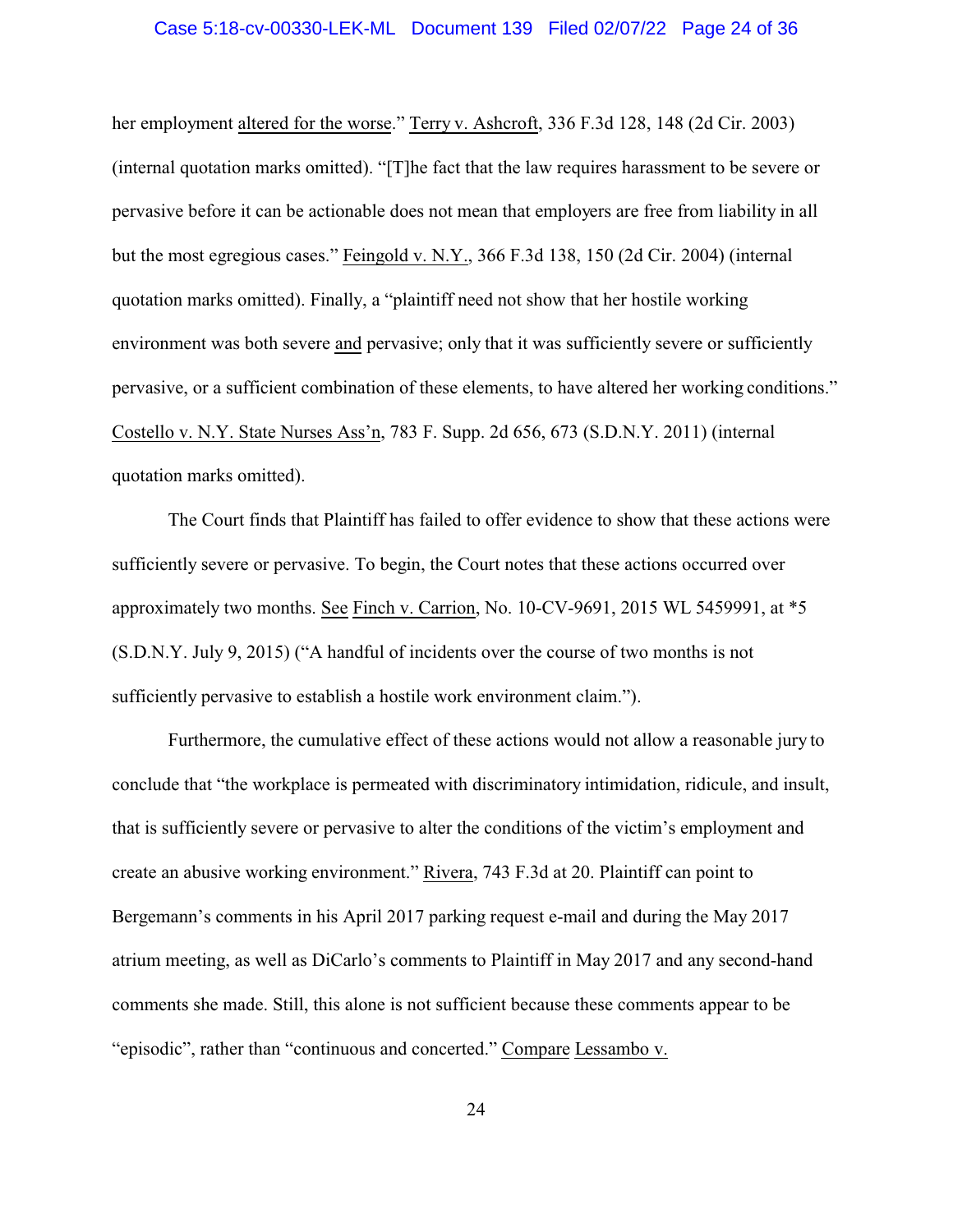#### Case 5:18-cv-00330-LEK-ML Document 139 Filed 02/07/22 Page 25 of 36

PricewaterhouseCoopers, L.P., No. 08-CV-6272, 2010 WL 3958787, at \*11 (S.D.N.Y. Sept. 27, 2010) (concluding that the utterance of "three offensive remarks about [ ] national origin" in a one month period did not suffice to support a hostile-work-environment claim) with Vazquez v. Southside United Hous. Dev. Fund Corp., No. 06-CV-5997, 2009 WL 2596490, at \*15 (E.D.N.Y. Aug. 21, 2009) (denying summary judgment when Plaintiff "suffered daily harassment involving the use of racial epithets" over a three-month period).

The release of Plaintiff's private medical information by Bergemann does not support a finding that such disclosure created or added to a hostile work environment. In Cherry v. New York City Hous. Auth., No. 15-CV-6949, 2021 WL 4481004, at \*28 (E.D.N.Y. Sept. 30, 2021), the Court held that a hostile work environment claim survived summary judgment when the record revealed that a supervisor disclosed a plaintiff's confidential medical condition in a "town hall type meeting," as well as engaging in public discussion of plaintiff's private medical condition. The same is not true here. Although Bergemann should not have disclosed Plaintiff's confidential medical information on two occasions, the disclosures were limited and there is no evidence in the record that the disclosures altered Plaintiff's conditions of employment.<sup>8</sup> See also Roberts v. Clark Cnty. Sch. Dist., 215 F. Supp. 3d 1001, 1017 (D. Nev. 2016) (finding that public disclosure of sensitive information regarding an employee's gender transition, which "invited coworkers to ask questions about his transition" and led to "department staff [making]

<sup>&</sup>lt;sup>8</sup> The two disclosures were when Bergemann forwarded Plaintiff's parking request email to the Parking Office and Bergemann's statements in the atrium. See Opp'n at 14. The current situation is not analogous to Cherry. Although employees were reporting to management that they were concerned about Plaintiff's health in coming to work, these comments were before the atrium meeting. See Bergemann Dep. at 140:1–145:10. Moreover, there is nothing to indicate that the comments had a connection to the first disclosure, or that they increased after the second disclosure.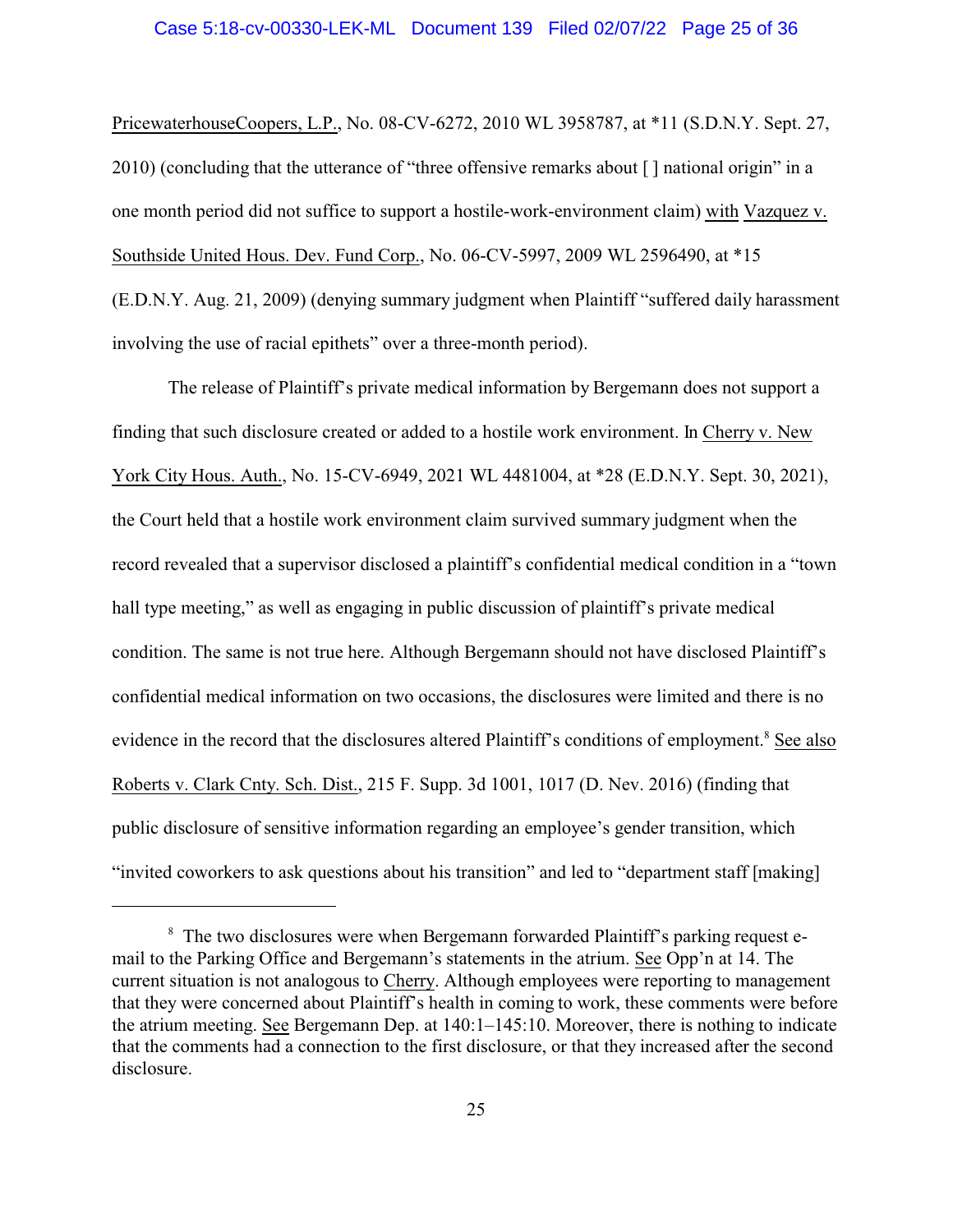#### Case 5:18-cv-00330-LEK-ML Document 139 Filed 02/07/22 Page 26 of 36

inappropriate remarks about his genitalia, among other things," created a material issue of fact as to whether the defendants' conduct was sufficiently severe as to create a hostile work environment).

The alleged threat of discipline by Greenia does not sufficiently contribute to Plaintiff's hostile work environment claim. Contrary to Plaintiff's arguments, the record evidence reveals that Greenia reached out to Plaintiff in May 2017 because her health assessment form had been missing since September 2016, and she could have faced discipline. See Dkt. No. 132-6, Ex. CG 11. Plaintiff responded to Greenia within several minutes, and explained the situation. Id. And the situation was resolved satisfactorily, without Plaintiff having to face any discipline. See id. at 163:3–4. Thus, this situation also did not alter the conditions of her employment. See Guerrero Toro v. NorthStar Demolition & Remediation, 366 F. Supp. 3d 449, 468 (W.D.N.Y. 2019) (finding that conditions of employment were not altered when plaintiff was permitted to return to work after clarifying the conflicting medical information that resulted in his one-week suspension).

Finally, the Court considers Plaintiff's discipline. Here, the parties dispute whether Plaintiff was suspended for 3 or 4.5 days, but courts have granted summary judgment for similar suspensions. See, e.g., Braheney v. Town of Wallingford, No. 00-CV-2468, 2004 WL 721834, at \*4 (D. Conn. Mar. 30, 2004) (four suspensions, which ranged from a few days to a few weeks, over a three-year period was insufficiently continuous and concerted to constitute hostile work environment), Holmes v. Astor Servs. for Child. & Fams., No. 16-CV-2260, 2017 WL 3535296, at \*6 (S.D.N.Y. Aug. 16, 2017) ("The elimination of the LPN position and Plaintiff's two-day suspension do not permit Plaintiff's hostile work environment claim to survive summary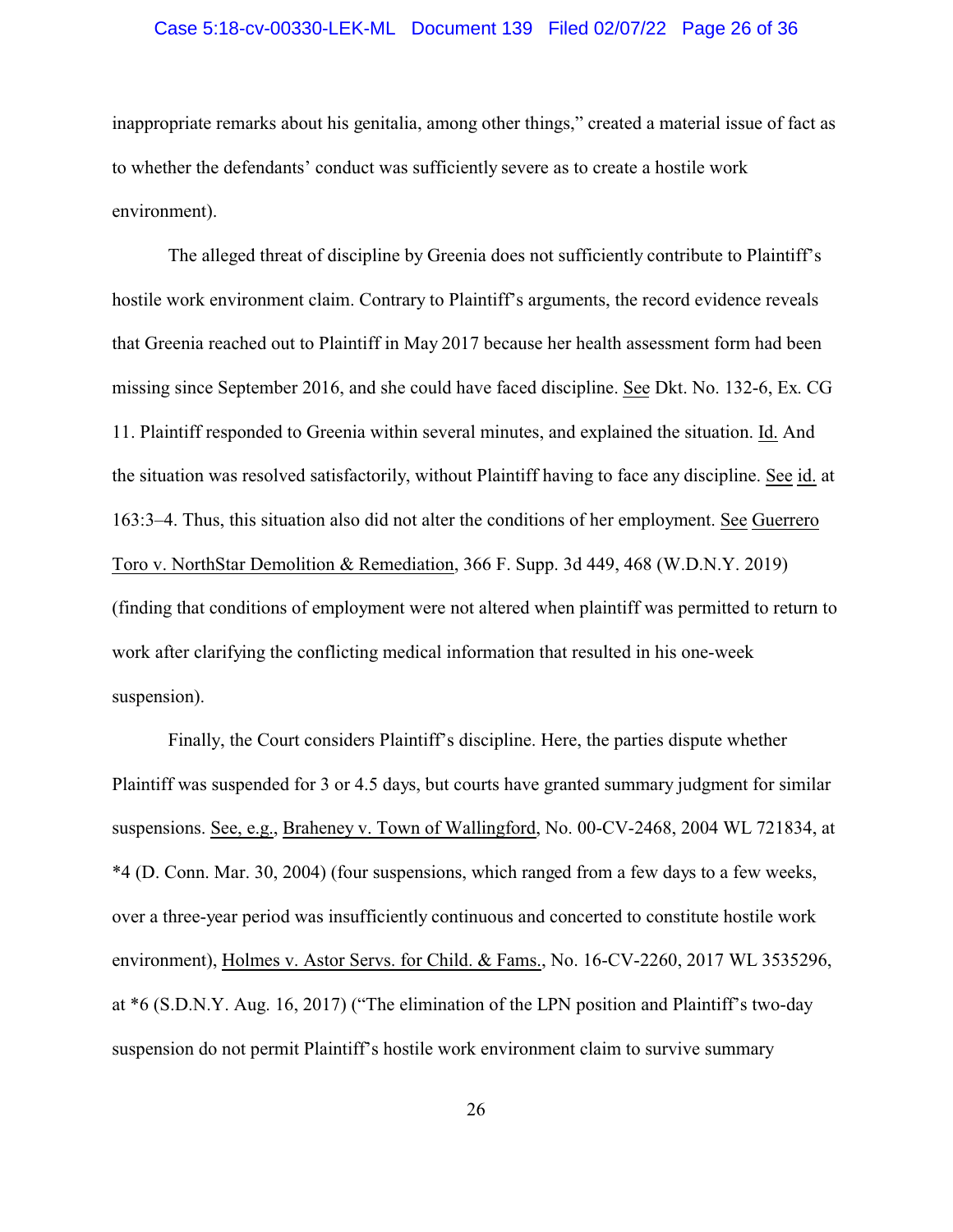judgment"), Guerrero, 366 F. Supp. 3d at 468–69 (collecting cases where suspensions ranging from three days to ten days did not rise to the necessary level of severity or pervasiveness to maintain a hostile work environment claim). In addition, Plaintiff argues that she "was subjected to a false accusation of misconduct and resulting disciplinary suspension and hearing with an unduly harsh penalty." Opp'n at 15. Improper, unfair, or false discipline can contribute to a hostile work environment. See Anderson v. Nassau Cnty. Dep't of Corr., 558 F. Supp.2d 283, 295–96 (E.D.N.Y. 2008) (denying summary judgment on hostile-work-environment claim based on discriminatory statements, disparate treatment, failure to promote, and improper discipline); see also Costello, 783 F. Supp. 2d at 679–80 (finding no hostile work environment where plaintiff alleged, in part, that she was subjected to false, negative disciplines relating to her job performance). But in order for such discipline to support a hostile work environment claim, there needs to be evidence in the record that the disciplinary action was connected to Plaintiff's protected characteristics. See Roberts v. Fruit Fresh Up, No. 08-CV-274, 2011 WL 2730946, at \*7 (W.D.N.Y. July 12, 2011) (granting summary judgment on the hostile work environment claim where, among other things, plaintiff "provide[d] no facts that connect defendant's disciplinary actions to his race"); see also Anderson, 558 F. Supp. 2d at 296 ("she was disciplined for receiving overtime payments, a condition not encountered by male officers."). That is not the case here because although Plaintiff alleges her discipline was not fair, she has not shown that unfair discipline was connected to her age or disability.

When analyzing the relevant incidents and making all inferences in favor of Plaintiff, her hostile work environment claim is based on a handful of comments, the limited release of her medical information, a "threat" of discipline that was quickly resolved, and improper discipline.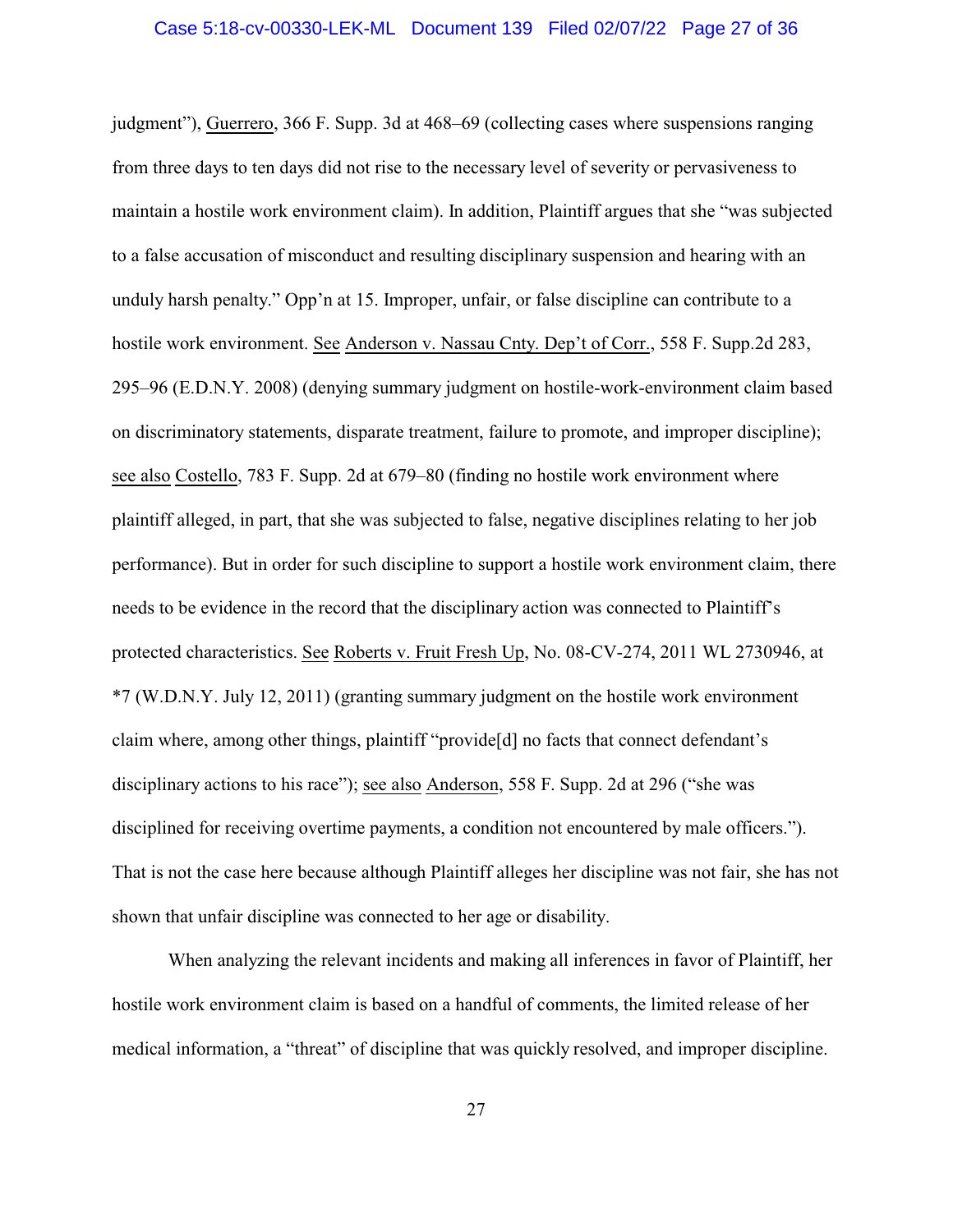#### Case 5:18-cv-00330-LEK-ML Document 139 Filed 02/07/22 Page 28 of 36

This alleged pattern of behavior does not exhibit the severity or pervasiveness of an actionable hostile work environment. See, e.g., DelaPaz v. N.Y. City Police Dep't, No. 01-CV-5416, 2003 WL 21878780, at \*3 (S.D.N.Y. Aug. 8, 2003) (observing that "the Second Circuit erected a remarkably high hurdle with respect to the level and frequency of offensive conduct that must be present in order to sustain" a hostile work environment claim), McGrath v. Arroyo, No. 17-CV-1461, 2019 WL 3754459, at \*8 (E.D.N.Y. Aug. 8, 2019) (noting that there is a "high standard for an objectively hostile work environment."); see also Mormol v. Costco Wholesale Corp., 364 F.3d 54, 58-59 (2d Cir. 2004) (affirming summary judgment in favor of employer where two instances of overt sexual solicitation over two months and a subsequent disciplinary write up were "not sufficiently severe or pervasive to create a hostile work environment"). Accordingly, to the extent Plaintiff's Amended Complaint alleges a hostile work environment cause of action, Defendants are granted summary judgment on that claim and it is dismissed.

# **C. Constructive Discharge**

In this District, "to demonstrate constructive discharge, [a] plaintiff must demonstrate harassment that is more severe and pervasive than that required to show a hostile work environment." Ternullo v. Reno, 8 F. Supp. 2d 186, 192 (N.D.N.Y. 1998) (citing Christopher-Ketchum v. Agway Energy Prods., 988 F. Supp. 610 (N.D.N.Y. 1997)). "Plaintiff's claim for constructive discharge must be dismissed because it relies on the failed hostile-work-environment claim; to find otherwise would 'make the graver claim of hostile-environment constructive discharge easier to prove than its lesser included component, hostile work environment.'" Baptiste v. Cushman & Wakefield, No. 03-CV-2102, 2007 WL 747796, at \*12 (S.D.N.Y. Mar. 7, 2007) (quoting Pennsylvania State Police v. Suders, 542 U.S.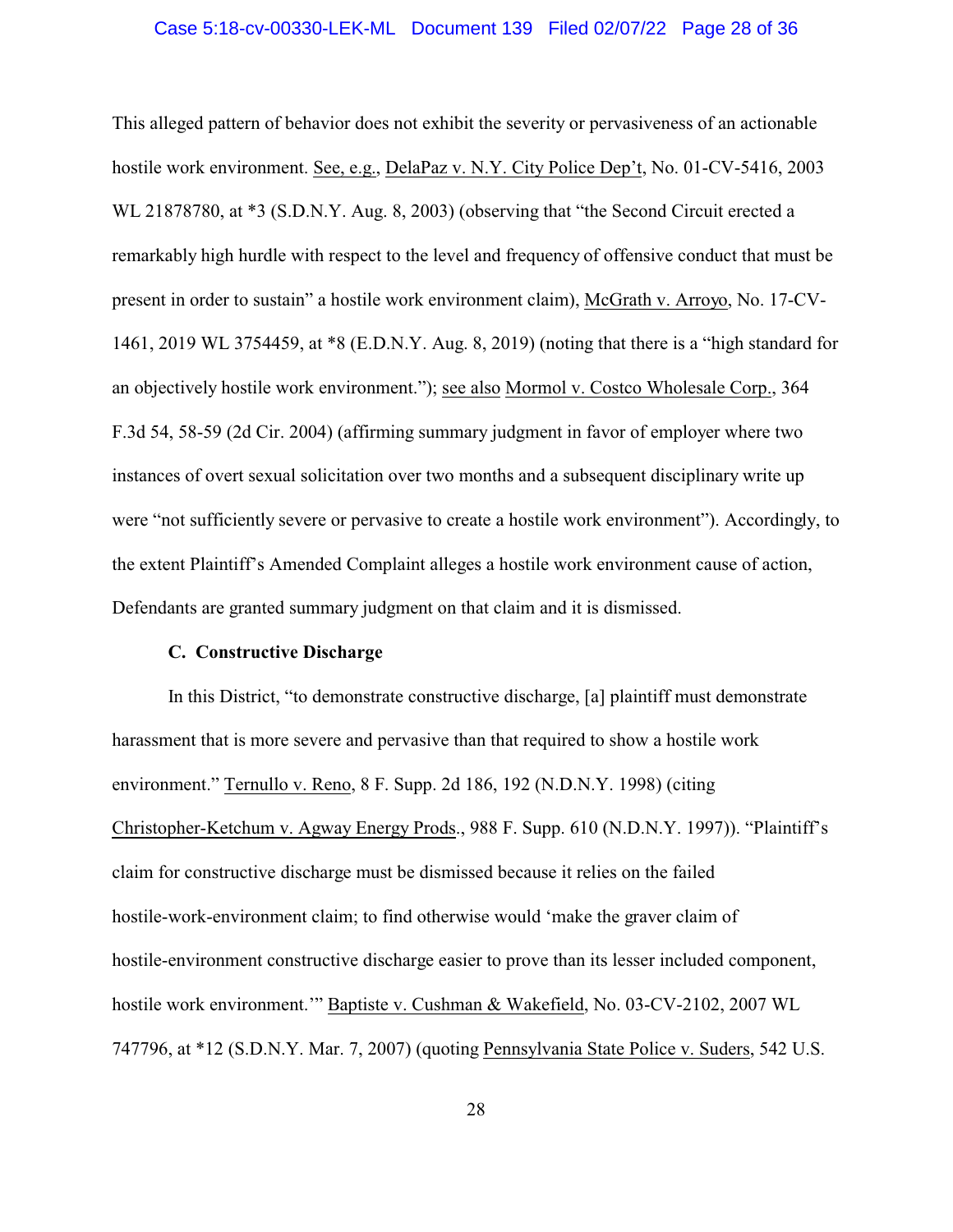129, 149 (2004)); see also Divers v. Metro. Jewish Health Sys., No. 06-CV-6704, 2009 WL 103703, at \*19 (E.D.N.Y. Jan. 14, 2009), aff'd, 383 F. App'x 34 (2d Cir. 2010) ("since [Plaintiff] fails to make the threshold showing of severe or pervasive conduct necessary to support a claim for hostile work environment, she can neither survive summary judgment on the constructive discharge claim, which requires evidence of even more severe conditions."). Accordingly, Defendants are granted summary judgment on the constructive discharge claim and it is dismissed.

# **D. NYSHRL Retaliation<sup>9</sup>**

Retaliation claims under the NYSHRL are analyzed under the familiar McDonnell Douglas burden-shifting framework. See Hicks v. Baines, 593 F.3d 159, 164 (2d Cir. 2010) (analyzing all of plaintiff's retaliation claims pursuant to Title VII principles); Reed v. A.W. Lawrence & Co., 95 F.3d 1170, 1177 (2d Cir. 1996) (considering plaintiff's state law claims together with her Title VII claims "because New York courts rely on federal law when determining claims under the [NYSHRL]").

Under this framework, a plaintiff must first make out a prima facie case by showing that: (1) the employee engaged in protected activity; (2) the employer was aware of that activity; (3) the employee suffered a materially adverse action; and (4) there was a causal connection between the protected activity and that adverse action. See Rivera, 743 F.3d at 24. "A plaintiff's burden of establishing a prima facie case is de minimis." Abdu–Brisson v. Delta Air Lines, Inc., 239 F.3d 456, 467 (2d Cir. 2001). If the plaintiff meets this minimal burden, the burden shifts to the

<sup>9</sup> This Court previously dismissed Plaintiff's ADA retaliation claims at the motion to dismiss stage. See Buczakowski v. Crouse Health Hosp., Inc., No. 5:18-CV-330, 2019 WL 6330206, at \*10 (N.D.N.Y. Nov. 26, 2019).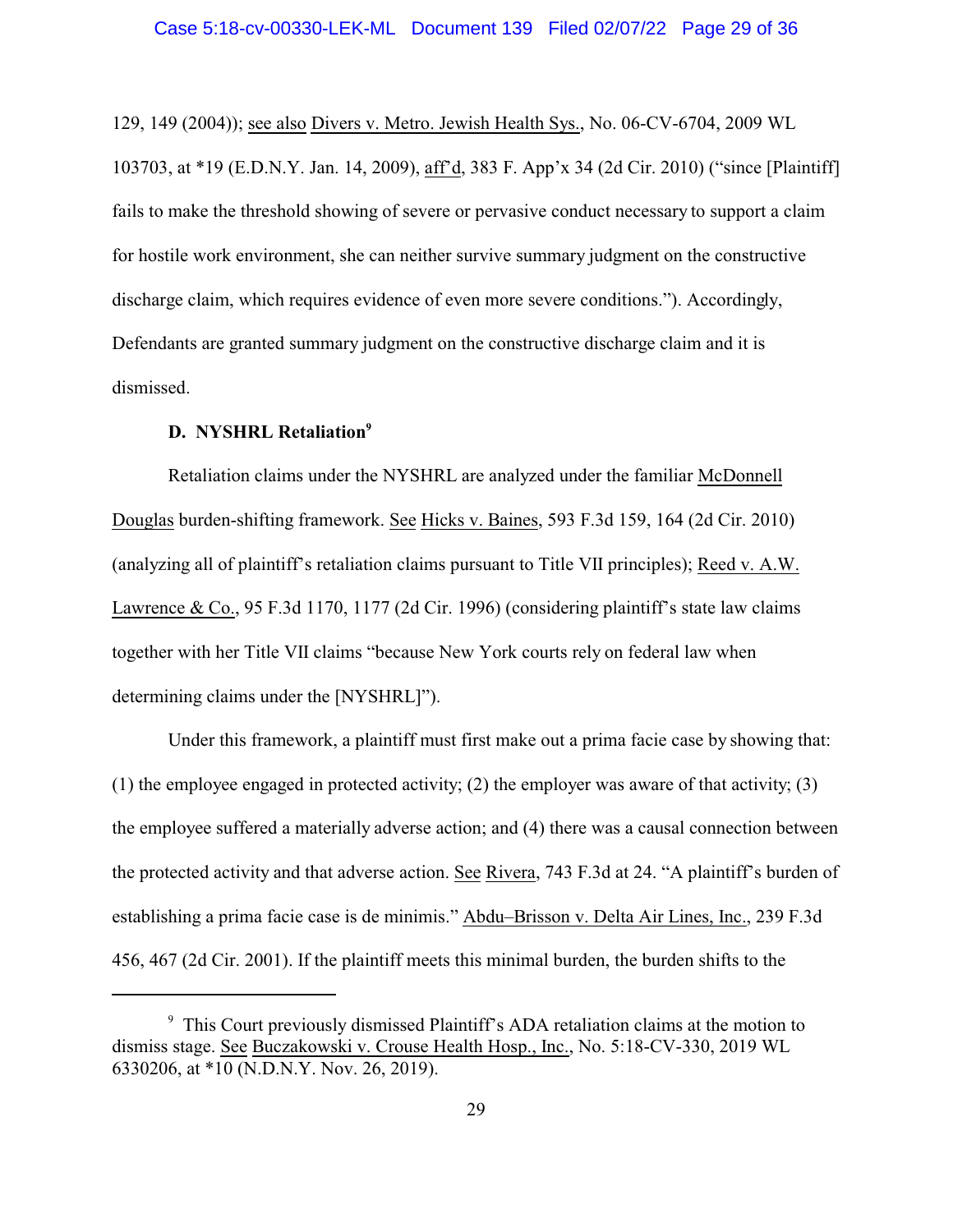#### Case 5:18-cv-00330-LEK-ML Document 139 Filed 02/07/22 Page 30 of 36

employer, who must offer a legitimate, nonretaliatory reason for the adverse action. See Terry v. Ashcroft, 336 F.3d 128, 138 (2d Cir. 2003); see also Meiri v. Dacon, 759 F.2d 989, 996–97 (2d Cir.1985). If the employer succeeds at the second stage, then the presumption of retaliation dissipates, and the plaintiff must show that, but for the protected activity, she would not have been subject to an adverse action. See Univ. of Tex. Sw. Med. Ctr. v. Nassar, 570 U.S. 338, 360 (2013). A plaintiff alleging retaliation for complaining about a discriminatory employment practice must show that retaliation was a "but-for" cause of the adverse action, and not simply a "substantial" or "motivating" factor in the employer's decision. Id. at 349, 360. "However, 'but-for' causation does not require proof that retaliation was the only cause of the employer's action, but only that the adverse action would not have occurred in the absence of the retaliatory motive." Zann Kwan v. Andalex Grp. LLC, 737 F.3d 834, 846 (2d Cir. 2013). "The plaintiff [] bears the ultimate burden to show that the employer's proffered reason was merely a pretext for an unlawful motive." Bentley v. AutoZoners, LLC, 935 F.3d 76, 88–89 (2d Cir. 2019) (internal quotations omitted). To prevail at the summary judgment stage in a retaliation case, a defendant must show that the plaintiff failed to make out a prima facie case of retaliation, or that the defendant has offered legitimate, nonretaliatory reasons for the challenged actions, and there are no triable issue of fact as to whether the defendant's explanations were pretextual. Vosburgh v. Am. Nat. Red. Cross, No. 08–CV–0653, 2014 WL 4826688, at \*8 (N.D.N.Y. Sept. 29, 2014) (Kahn, J.) (citing Delrio v. City of N.Y., 91 A.D.3d 900, 938 N.Y.S.2d 149, 151 (App. Div. 2012)).

Plaintiff points to two instances where she engaged in protected activity: (1) taking leave for her cancer treatment; and (2) her complaints to DiCarlo and Bergemann about the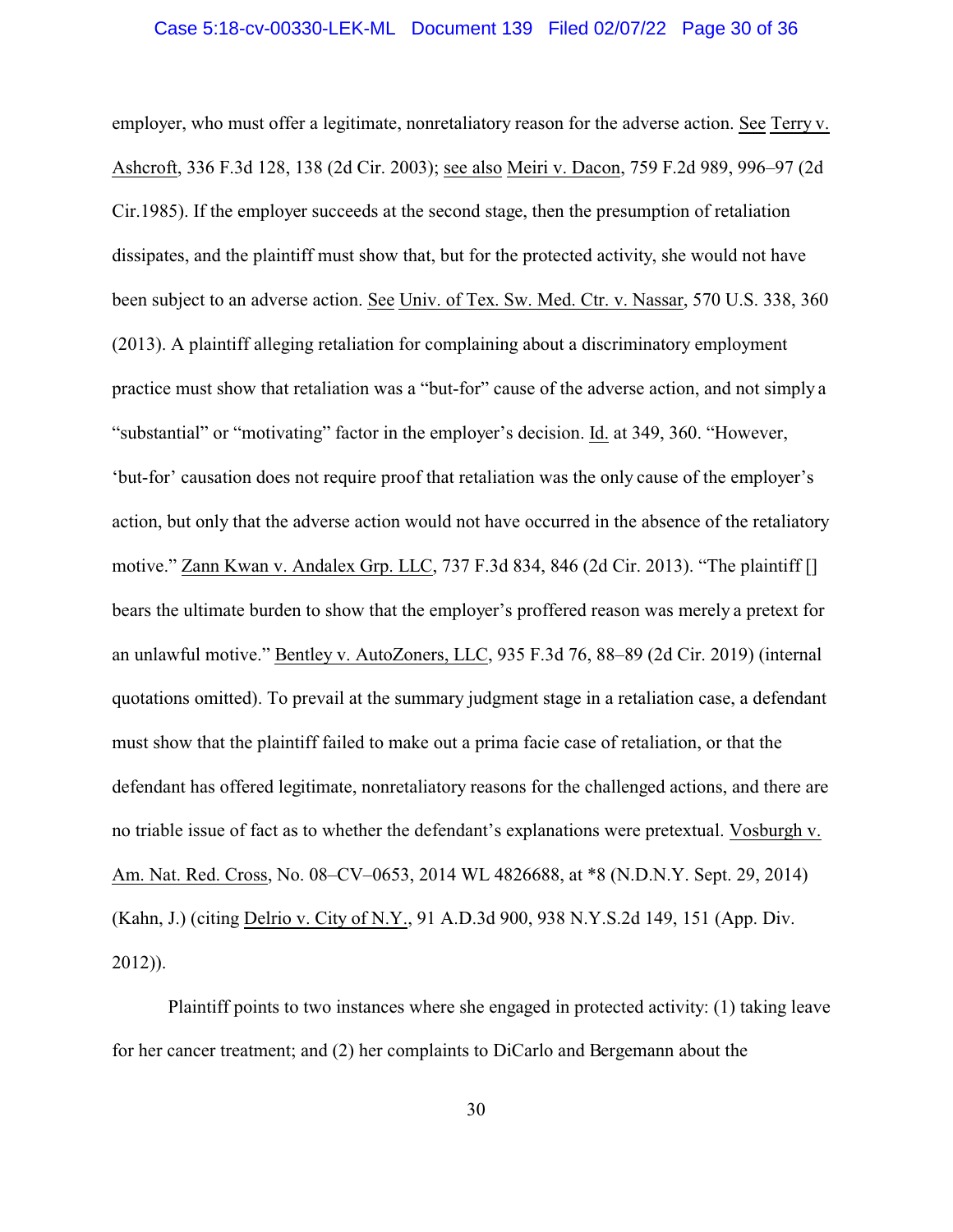#### Case 5:18-cv-00330-LEK-ML Document 139 Filed 02/07/22 Page 31 of 36

discriminatory treatment she faced. See Opp'n at 22–23. Because the Court denies summary judgment in relation to the retaliation claim about Plaintiff's complaints about her discriminatory treatment, the Court does not need to address Plaintiff's alternative argument that she faced retaliation for taking leave for her cancer treatment.

### *1. Protected Activity*

For the first time in their Reply, Defendants argue that Plaintiff's complaints wereactually "insubordinate and disruptive conduct [that] clearly fell outside the bounds of protected activity[.]" Reply at 19. "This Circuit has made clear it disfavors new issues being raised in reply papers." Rowley v. City of New York, No. 00-CV-1793, 2005 WL 2429514, at \*5 (S.D.N.Y. Sept. 30, 2005) (collecting cases). Thus, the Court does not need to consider these arguments.

### *2. Pretext*

Defendants do not argue that Plaintiff failed to make out a prima facie case of retaliation. Even if they did, "Second Circuit case law makes clear that a court may simply assume that a plaintiff has established a prima facie case and skip to the final step in the McDonnell Douglas analysis, as long as the employer has articulated a legitimate, nondiscriminatory reason for the adverse employment action." Dorcely v. Wyandanch Union Free Sch. Dist., 665 F. Supp. 2d 178, 199 (E.D.N.Y. 2009) (citing cases). Here, Defendants articulated a legitimate, nonretaliatory reason: Plaintiff's inappropriate conduct on May 11th. Defs.' Mem. of L. at 18.

Viewing the record in the light most favorable to Plaintiff, she has produced evidence from which a reasonable jury could find that Defendants' reasons for suspending and disciplining Plaintiff are false and pretextual. To begin, Plaintiff raises triable issues regarding procedural deviations during Plaintiff's suspension and disciplinary hearing. Plaintiff claims that no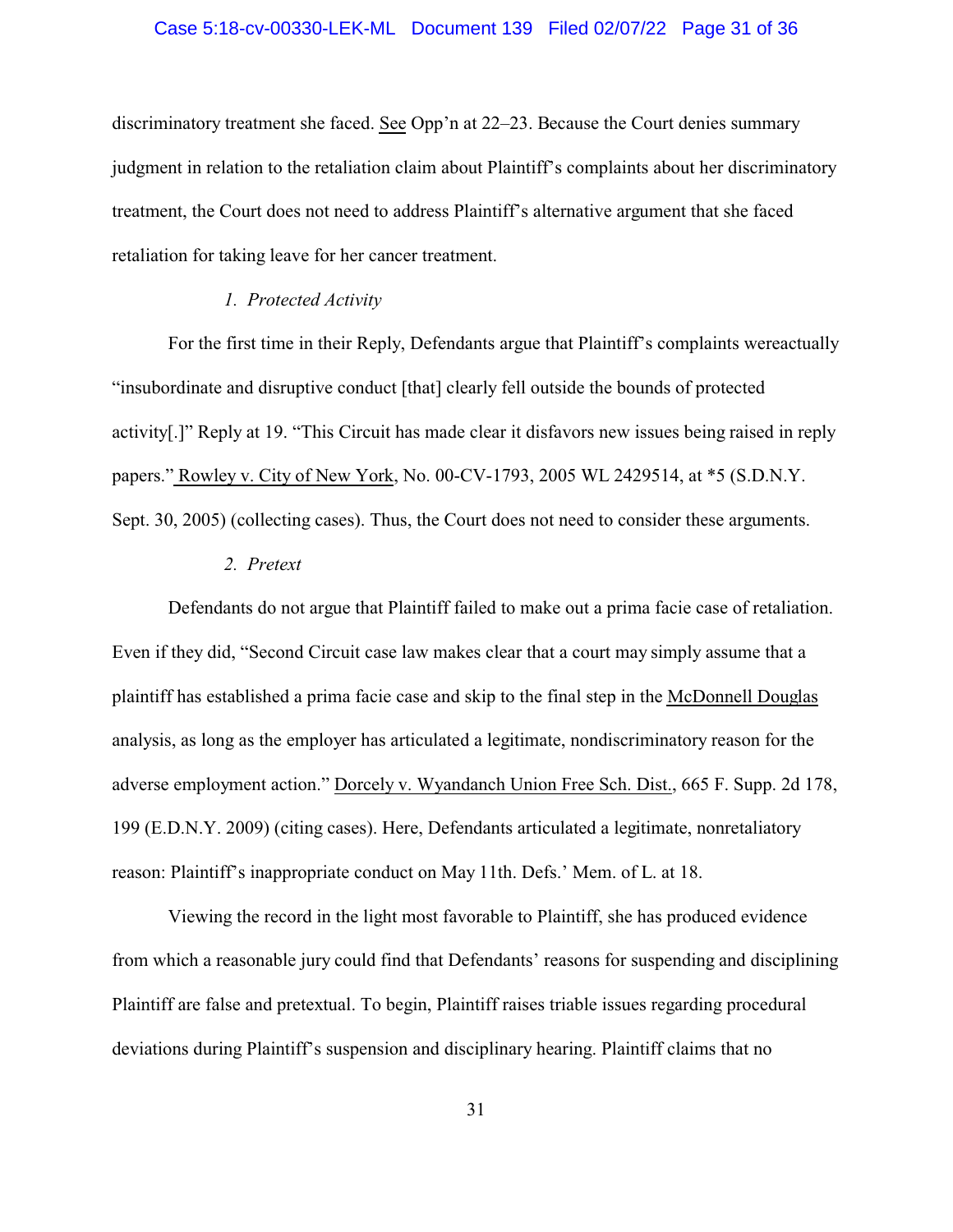#### Case 5:18-cv-00330-LEK-ML Document 139 Filed 02/07/22 Page 32 of 36

progressive discipline was employed by Defendants, as required by the collective bargaining agreement. See Pl.'s Add'l SMF ¶ 181. Additionally, Dittrich admitted that she did not verbally warn Plaintiff that her conduct was going to result in discipline. See Dittrich Dep. at 89:9–12. Still, there appears to be a factual dispute, which is best left to a jury to resolve, on what happened at the meeting in Bergemann's office, and whether progressive discipline was properly employed. According to Defendants, Plaintiff was yelling, Def.'s SMF ¶ 48, and "[d]iscipline for yelling in this similar circumstance would start at, at the very least, a suspension," Dittrich Dep. at 90:3–5. However, Plaintiff claims that the meeting was cordial and her voice was very quiet. See Buczakowski Dep. at 136:10–20. Drawing all reasonable inferences in favor of Plaintiff, there were procedural irregularities that could support an inference of retaliatory motivation. See Eldaghar v. City of N.Y. Dep't of Citywide Admin. Servs., No. 02-CV-9151, 2008 WL 2971467, at \*12–13 (S.D.N.Y. July 31, 2008) (finding evidence of procedural irregularities to raise "genuine issues of material fact regarding . . . retaliatory motivation"); see also Villar v. City of New York, 135 F. Supp. 3d 105, 125 (S.D.N.Y. 2015) ("Departures from procedural regularity can be evidence of pretext."). Plus, temporal proximity can be considered as evidence of pretext, even if timing alone is not enough to establish pretext. See Dedjoe v. McCarthy, No. 15-CV-1170, 2017 WL 4326516, at \*15 (N.D.N.Y. Sept. 28, 2017) ("temporal proximity can be considered as some evidence of pretext [for retaliation]") (Kahn, J.); see also Yoselovsky v. Associated Press, 917 F. Supp. 2d 262, 281 (S.D.N.Y. 2013) ("While timing alone may be a basis for establishing a prima facie case, it is not enough to establish pretext at the third stage of the McDonnell Douglas analysis.").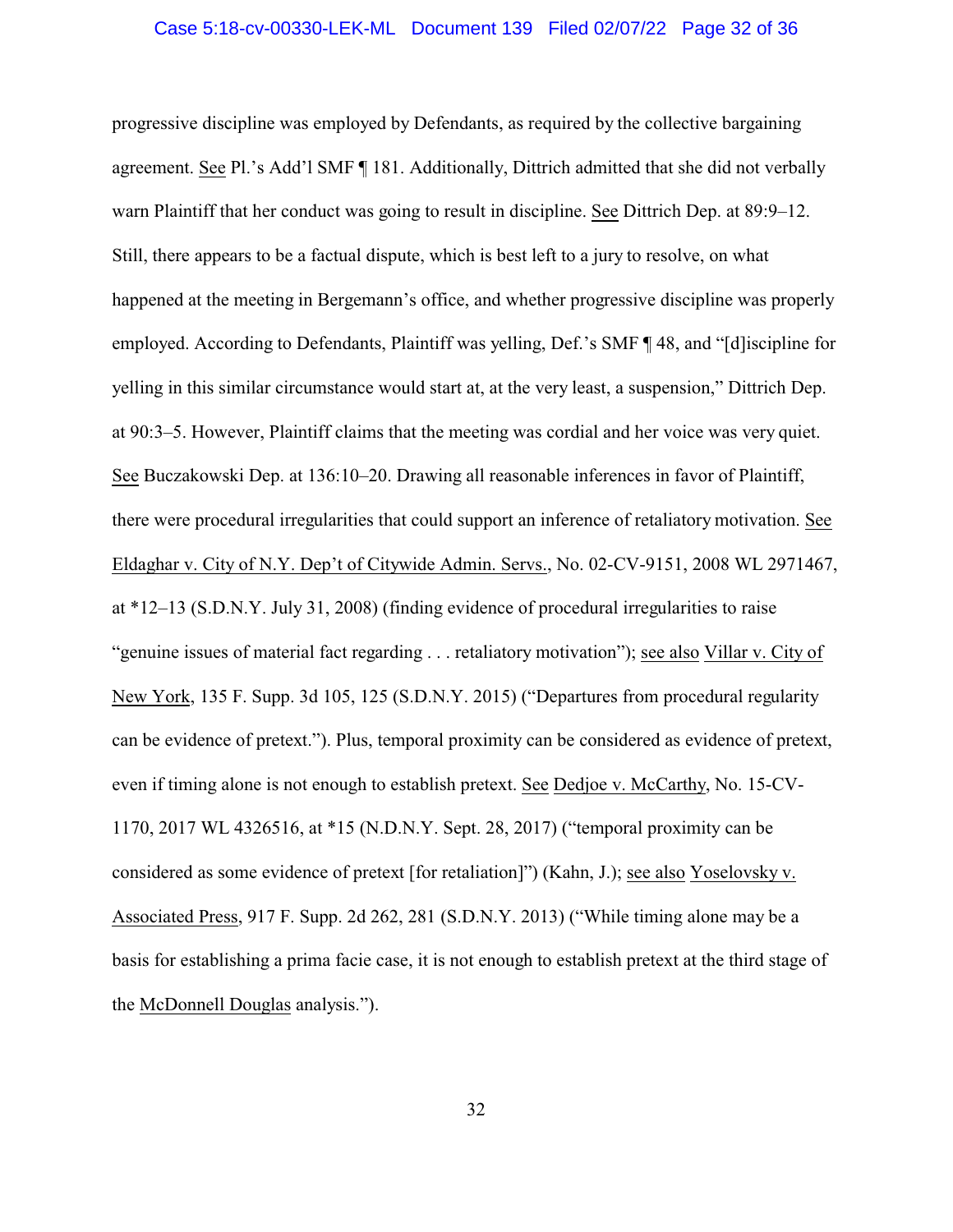#### Case 5:18-cv-00330-LEK-ML Document 139 Filed 02/07/22 Page 33 of 36

Furthermore, the Court observes that the form of discipline (in particular, applying Plaintiff's vacation time during the time of her suspension) can also be evidence of pretext in this case. Plaintiff claims that she told Bergemann that she had repeatedly been threatened with termination since becoming ill, and that the Hospital's management was aware that Plaintiff used her vacation time for her medical treatment. Pl.'s Add'l SMF ¶¶ 145, 195. Thus, a jury could reasonably find that this specific form of discipline (taking away Plaintiff's vacation time which Defendants knew or should have known was used for Plaintiff's medical treatments) was to punish her for her complaints about discriminatory treatment. Cf. Salerno v. MPI Mgmt., LLC, No. 19-CV-0145, 2020 WL 4587405, at \*5 (W.D. Mo. May 13, 2020) (considering "the availability of lesser forms of discipline" as evidence of pretext). Even if the Court does not consider this as evidence of pretext, the Court finds that the very short gap of time between Plaintiff's complaints and her suspension/discipline, along with the procedural irregularities that preceded Plaintiff's discipline, are sufficient to permit a reasonable jury to conclude that Plaintiff's discipline would not have been made but-for Plaintiff's complaints to DiCarlo and Bergemann.

### *3. Individual Liability*

Plaintiff seeks to impose individual liability on Bergemann, Dittrich, Greenia, and DiCarlo. The NYSHRL makes it unlawful for "any employer" to discriminate against any person because she has opposed unlawful discrimination. N.Y. EXEC. LAW § 296(1)(e). "A supervisor is an 'employer' for purposes of establishing liability under the NYSHRL if that supervisor actually participates in the conduct giving rise to the discrimination." Feingold, 366 F.3d at 157 (alterations and internal quotation marks omitted). Additionally, the statute states that "[i]t shall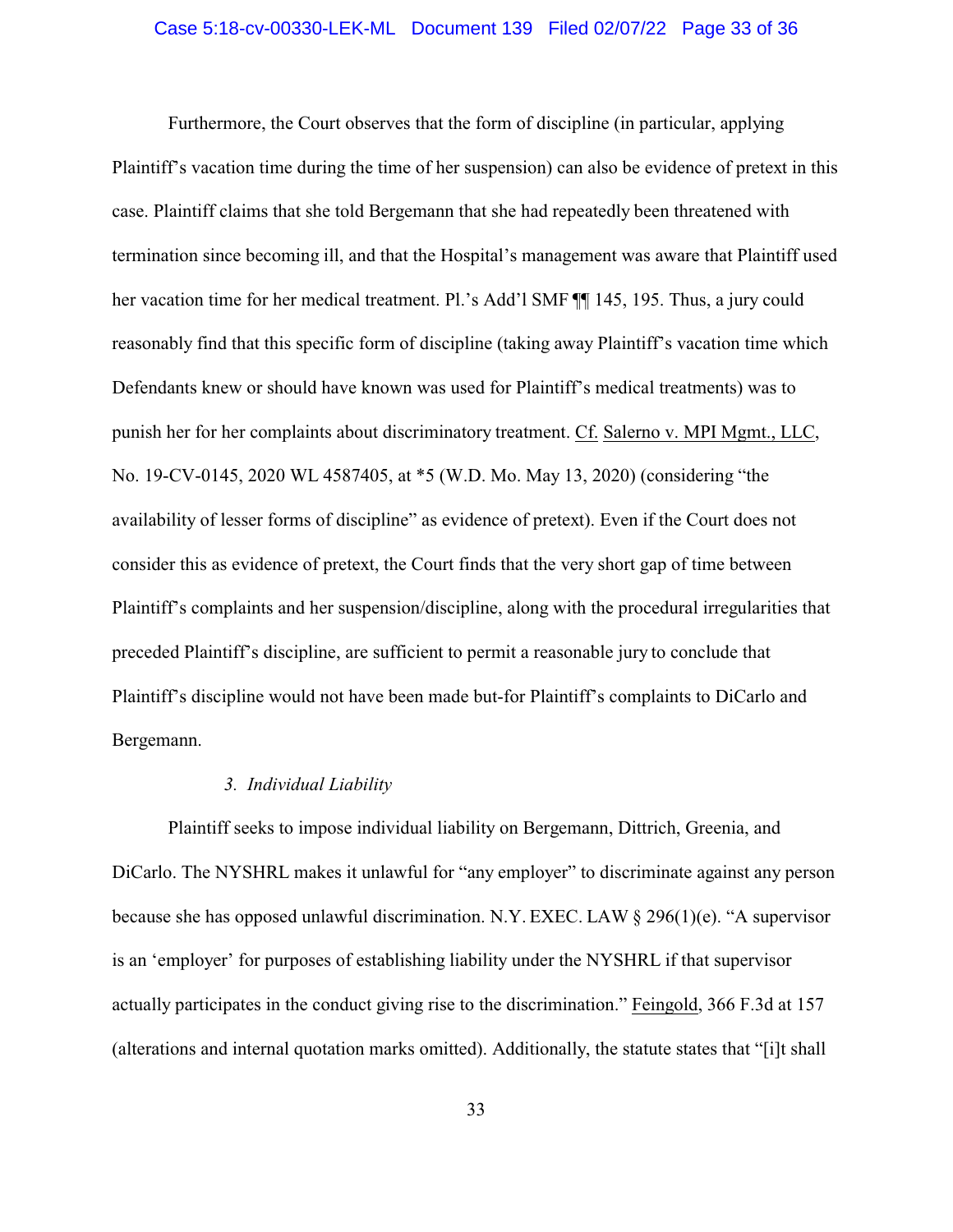#### Case 5:18-cv-00330-LEK-ML Document 139 Filed 02/07/22 Page 34 of 36

be an unlawful discriminatory practice for any person to aid, abet, incite, compel or coerce the doing of any of the acts forbidden under this article, or to attempt to do so." N.Y. EXEC. LAW § 296(6). "To be found liable under this provision, an individual need not have supervisory or hiring and firing power but still must have actually participated in the conduct giving rise to the claim of discrimination and engaged in direct, purposeful, participation." Emmons v. City Univ. of New York, 715 F. Supp. 2d 394, 420 (E.D.N.Y.2010) (internal citation and quotation marks omitted). "This extends to personal liability for aiding and abetting allegedly unlawful discrimination by [an] employer even where [an individual defendant's] actions serve as the predicate for the employer's vicarious liability, so long as the employer's conduct has also been found to be discriminatory under the NYSHRL." Farmer v. Shake Shack Enters., LLC, 473 F. Supp. 3d 309, 337 (S.D.N.Y. 2020) (internal quotation marks omitted).

The Court has only found Plaintiff's failure to accommodate and NYSHRL retaliation claims to have survived summary judgment for now, and thus, any individual liability analysis will be limited to those claims. Bergemann, Dittrich, and DiCarlo are not entitled to summary judgment on the aiding and abetting claims because the record evidence reveals that the three of them participated in Plaintiff's disciplinary determination:

Q: Who decided it should be a Class C offense?

MR. JACOBSON: Objection to the form.

A: That would have been a collaborative decision.

Q: Between you and who?

A: Myself [Dittrich] and John [Bergemann] and Dorothy [DiCarlo].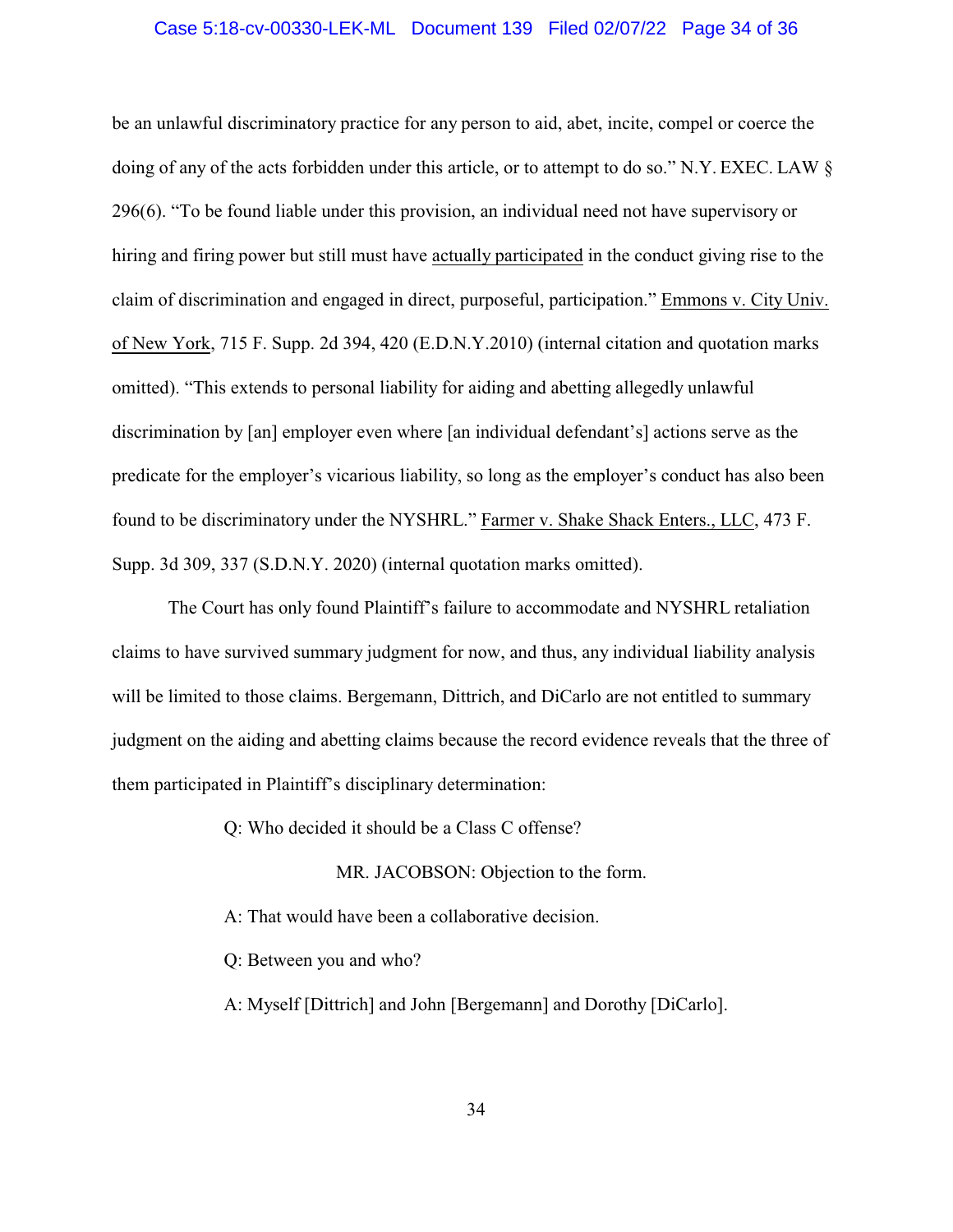#### Case 5:18-cv-00330-LEK-ML Document 139 Filed 02/07/22 Page 35 of 36

Dittrich Dep. at 123:10–16; see also White v. Pacifica Found., 973 F. Supp. 2d 363, 378 (S.D.N.Y. 2013) ("[Individual defendant] is entitled to summary judgment on Plaintiff's aiding and abetting claims because. . .Plaintiff has not offered any evidence that [individual defendant] played any role in any actionable discriminatory act committed against him.").

The individual liability claims against Greenia are a closer call. At least one court has found that mere presence at a meeting "without comment or intervention" is not sufficient to demonstrate that someone participated in the alleged discriminatory conduct. See, e.g., Monastra v. NYNEX Corp., No. 99-CV-8917, 2000 WL 1290596, at \*8 (S.D.N.Y. Sept. 12, 2000). But that was not the case here because the record evidence reveals that Greenia did participate to some extent during the disciplinary hearing. See Dittrich Dep., Ex. LD 8. Specifically, Plaintiff asked Greenia whether she was ever rude to her, and Greenia responded, "Yes - when I was talking to you abt [sic] training - you were rolling your eyes w/ [sic] a negative attitude + tone." Id. Moreover, this is not a situation where an individual defendant merely informed an employee about their discipline. See Cerrato v. Durham, 941 F. Supp. 388, 396 (S.D.N.Y. 1996) (communicating termination to plaintiff "is not conduct that rises to the level of aiding and abetting, and is unlike the direct, purposeful participation of defendants whom other courts have found to be subject to individual liability as aiders and abettors."). Still, it is unclear from the record whether Greenia engaged in direct and purposeful participation. Indeed, Greenia, DiCarlo, and Bergemann had difficulty remembering the disciplinary hearing at their depositions. See Greenia Dep. at 110:2–5; Bergemann Dep. at 256:4–5; DiCarlo Dep. at 170:4–171:5. But it appears that DiCarlo and Greenia did discuss verbally counseling Plaintiff before the disciplinary hearing. See id. at 171:23–24 ("Cathy decided -- decided to meet with HR and determine how we